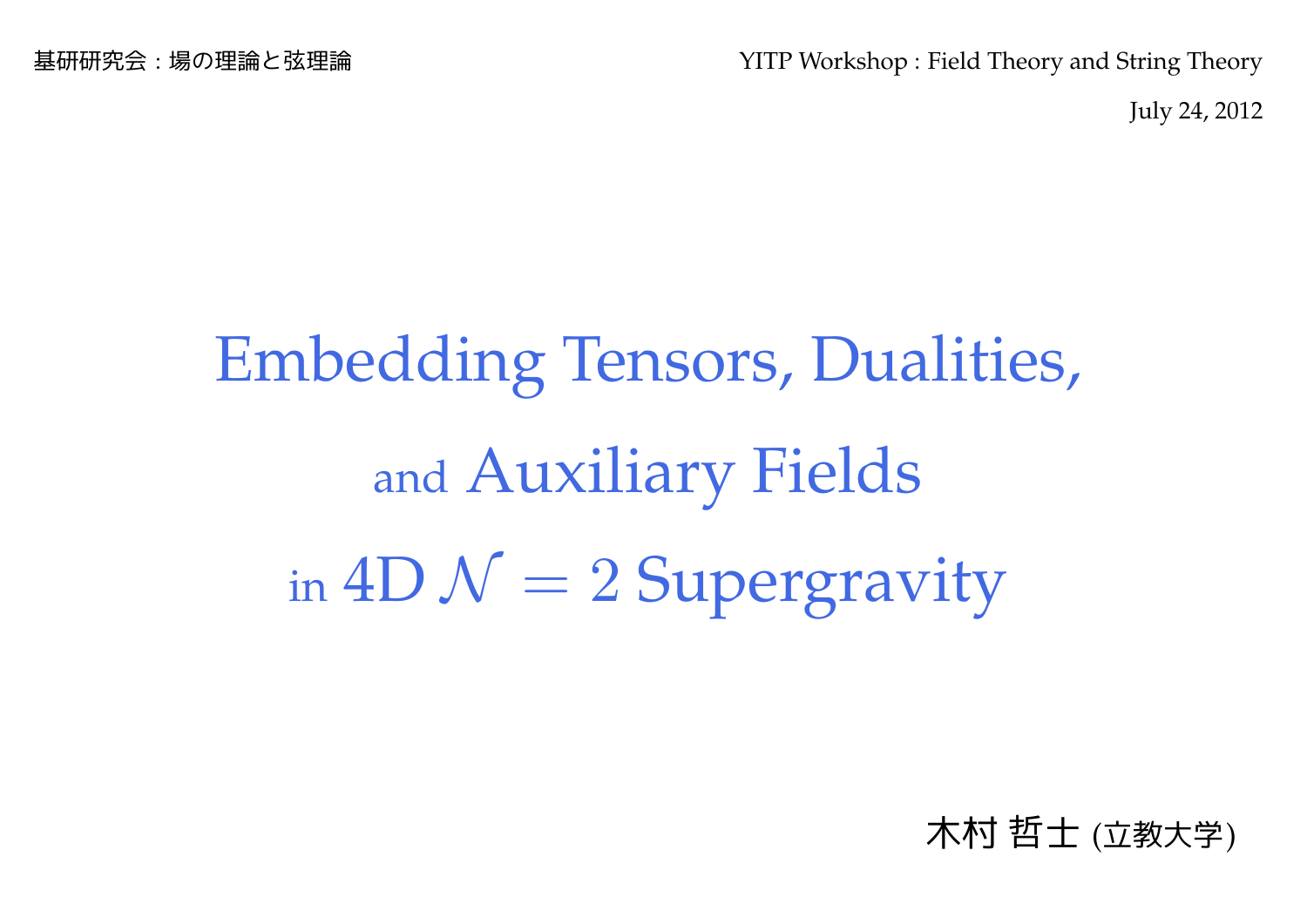

## ○ 設定

 $4D \mathcal{N} = 2$  system



Magnetic gauge fields Tensor gauge fields

### ● まとめと議論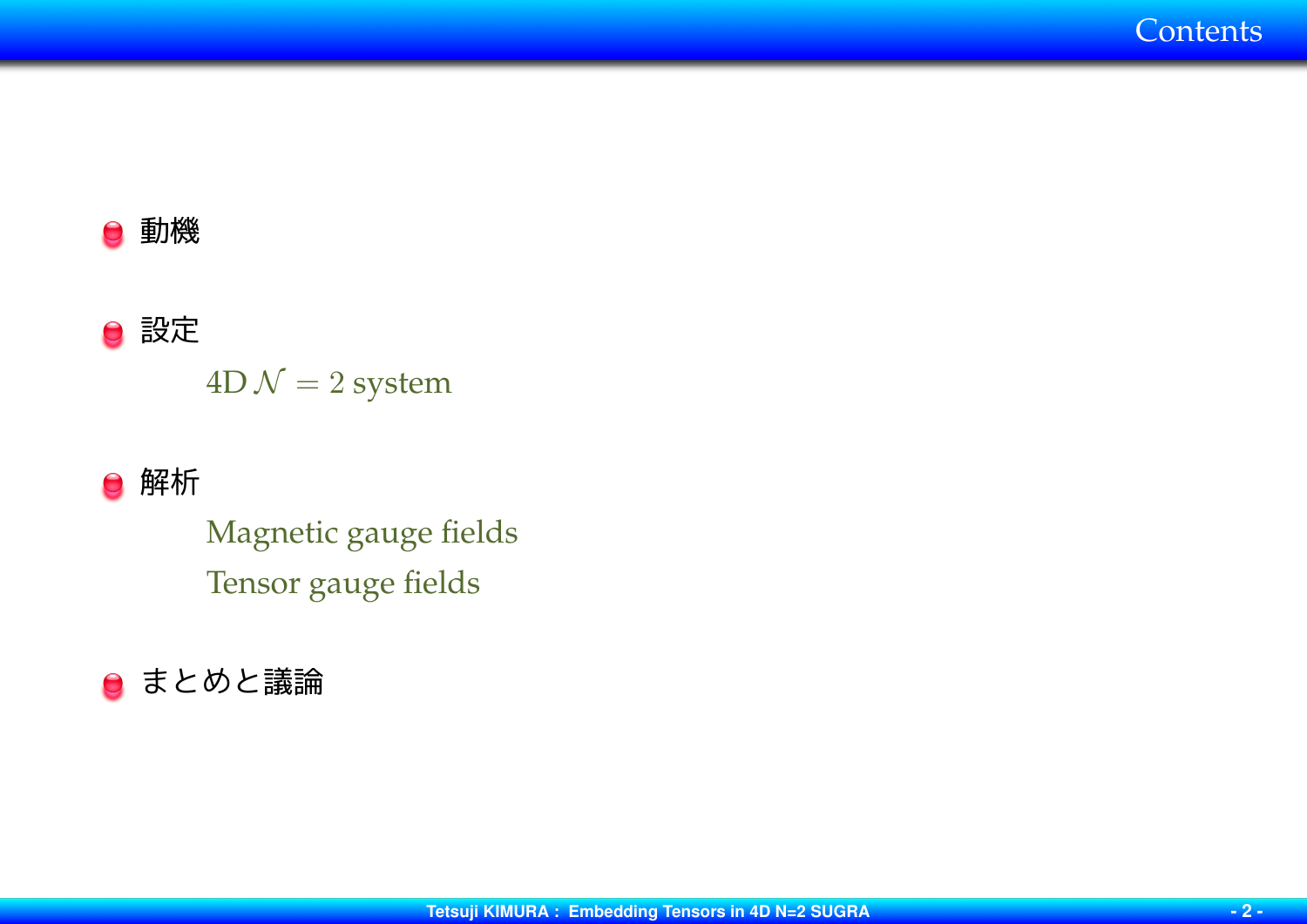

適度に低い時空次元・超対称性において、

ゲージ化された超重力理論をどれだけ知っているか?

**✒ ✑**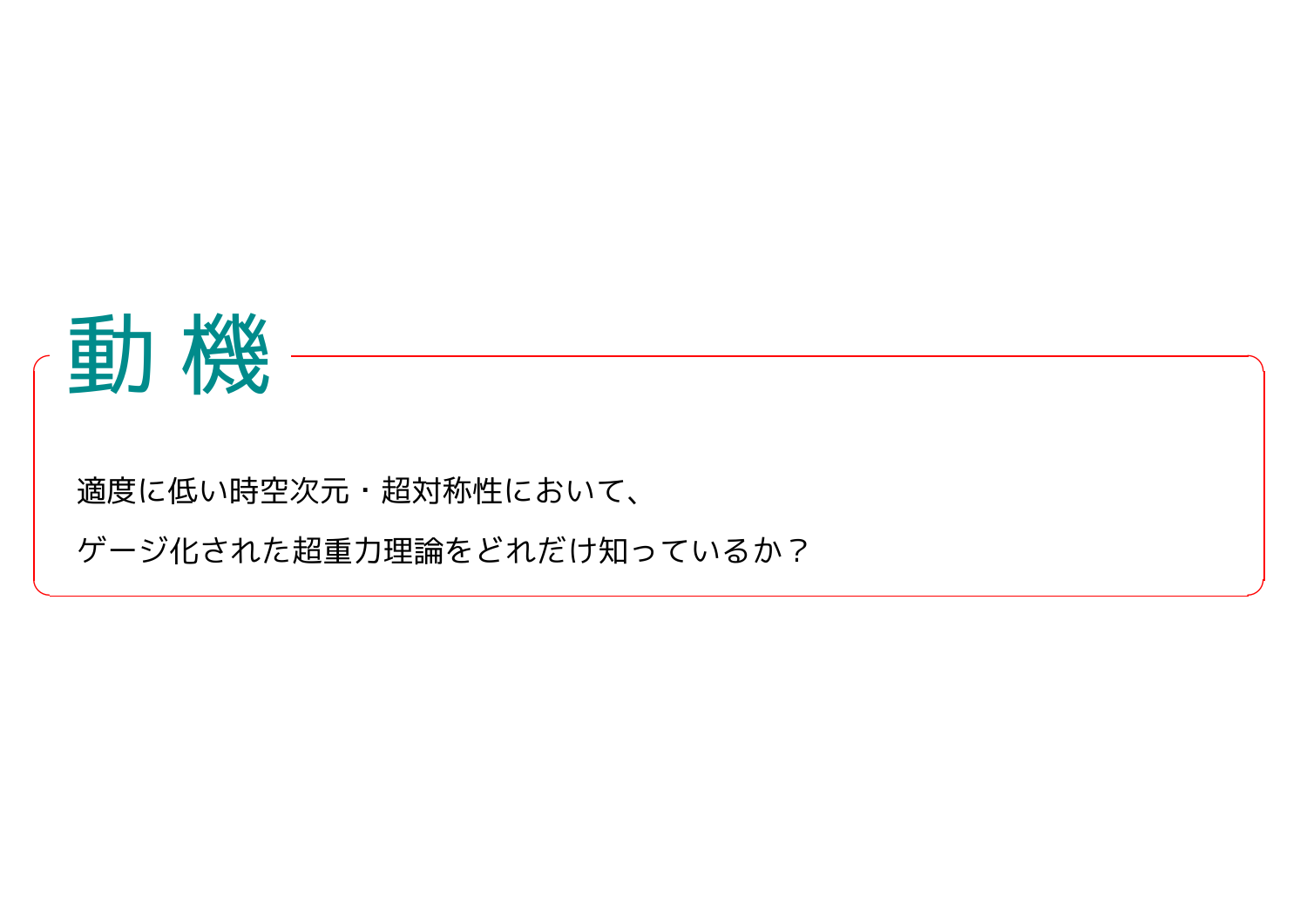Motivation

# 適度に低い時空次元・超対称性において、 ゲージ化された超重力理論をどれだけ知っているか?

### 系統立った議論

*•*

Embedding tensor formalism

by B. de Wit, H. Samtleben, M. Trigiante, etc.

### 最大超重力理論 (maximal-SUGRA) では3次元から9次元まで完成

0212239, 0507289, 0805.4767, 0901.2054;

0209205, 1106.1760 (9D); 0306179, 1110.2886 (8D); 0506237 (7D); 0712.4277 (6D);

0412173 (5D); 0705.2101 (4D); 0103032, 0801.1294 (3D); etc.

(U-)duality 変換前後のゲージ理論が「ゲージ理論のまま」移り合える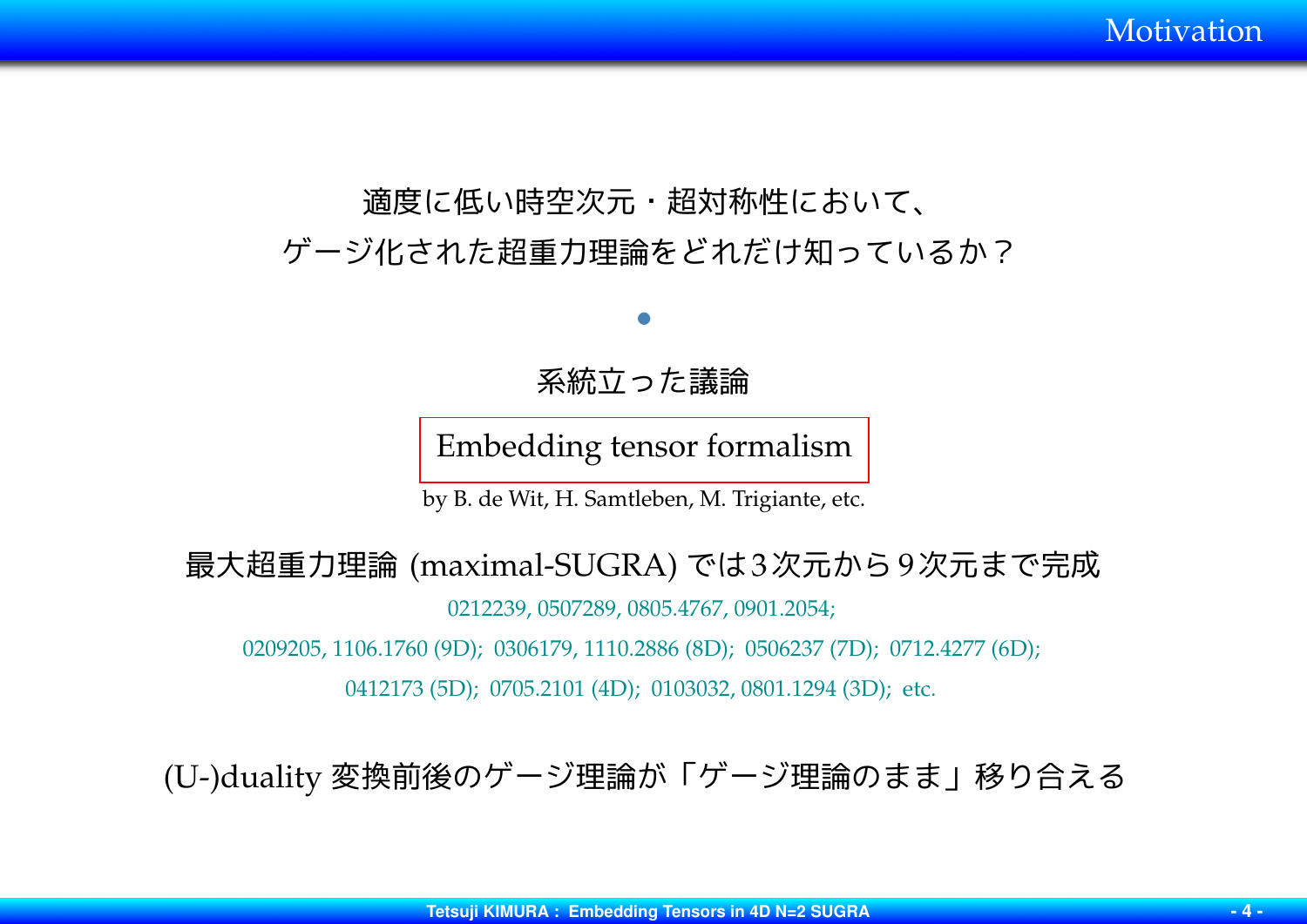ゲージ化する操作:embedding tensor Θ*<sup>M</sup> <sup>α</sup>* を導入

$$
T_M \equiv \Theta_M{}^{\alpha} t_{\alpha} \qquad \begin{cases} \n t_{\alpha} \in \text{Lie} \, G_0 \text{ global} \\ \n T_M \in \text{Lie} \, G \text{ local} \\ \n \partial_{\mu} \rightarrow \mathcal{D}_{\mu} = \partial_{\mu} - gW_{\mu}^M T_M \n \end{cases}
$$

$$
[T_M, T_N] = -T_{MN}{}^P T_P, \quad T_{MN}{}^P \equiv \Theta_M{}^{\alpha} (t_{\alpha})_N{}^P
$$

$$
[\mathcal{D}_{\mu}, \mathcal{D}_{\nu}] \equiv -g \mathcal{F}^M_{\mu\nu} T_M
$$

$$
\mathcal{F}^M_{\mu\nu} \equiv \partial_{\mu} W^M_{\nu} - \partial_{\nu} W^M_{\mu} + g T_{[NP]}{}^M W^N_{\mu} W^P_{\nu}
$$

 $\cos \theta \cdot \cos \theta$  constraint : 0 =  $f_{\alpha\beta}{}^{\gamma} \Theta_M{}^{\alpha} \Theta_N{}^{\beta} + (t_{\alpha})_N{}^P \Theta_M{}^{\alpha} \Theta_P{}^{\gamma}$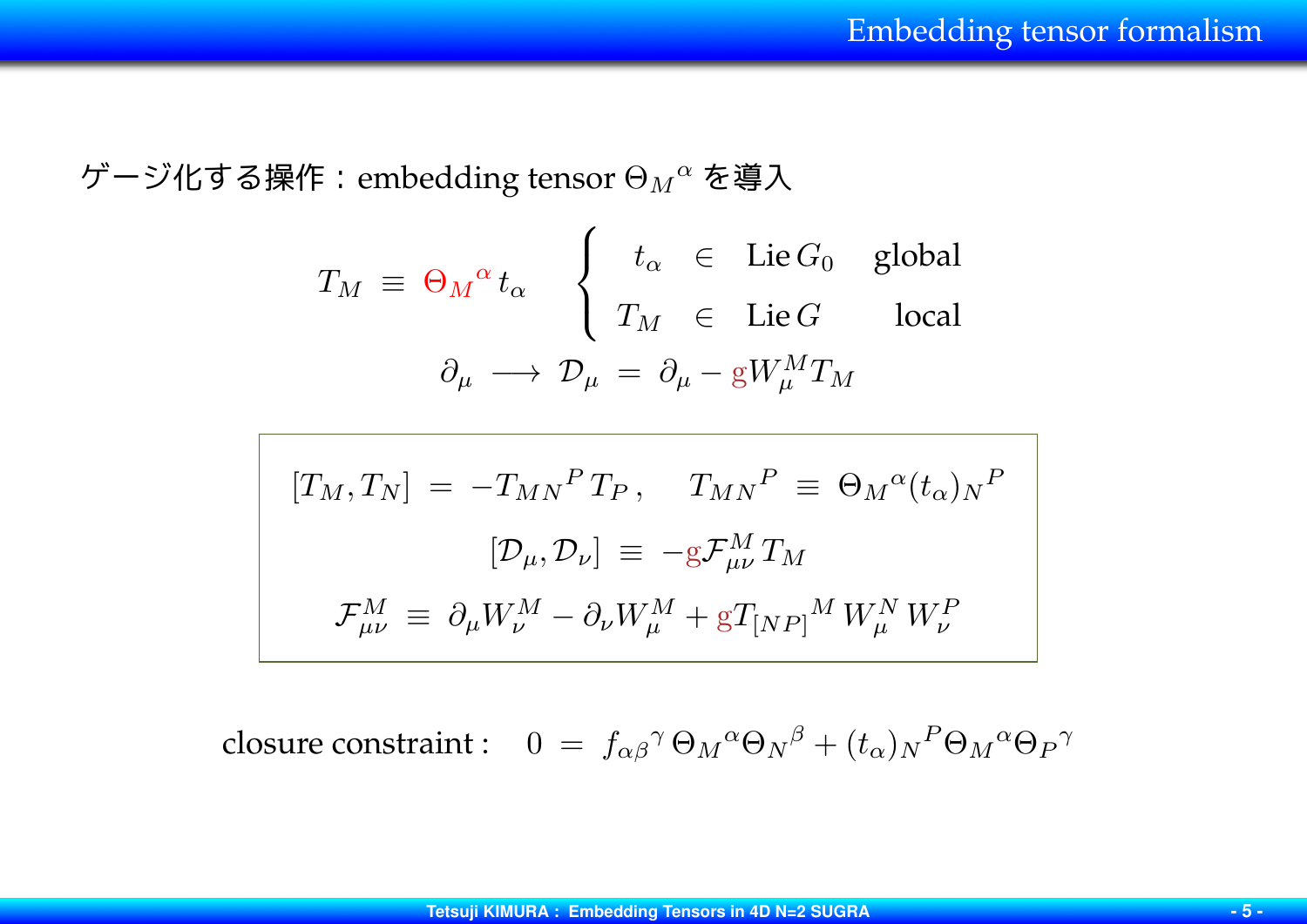$$
T_{(MN)}{}^PT_P\ =\ 0
$$

$$
F\in C, T(MN)^P = 0 \text{ t(kB5} to
$$

$$
\delta \mathcal{F}^{M}_{\mu\nu} = 2 \mathcal{D}_{\left[\mu} \delta W^{M}_{\nu\right]} - 2 g T_{\left(PQ\right)}{}^{M} W^{P}_{\left[\mu} \delta W^{Q}_{\nu\right]}
$$
  

$$
\ddot{\mathcal{F}} - \ddot{\mathcal{F}} \ddot{\mathcal{F}} \ddot{\mathcal{F}} \delta W^{M}_{\mu} = \mathcal{D}_{\mu} \Lambda^{M} \mathcal{F} \ddot{\mathcal{F}} \ddot{\mathcal{F}} \ddot{\mathcal{F}} \ddot{\mathcal{F}} \ddot{\mathcal{F}} \ddot{\mathcal{F}} \ddot{\mathcal{F}} \ddot{\mathcal{F}}
$$

tensor gauge fields *B* (*NP* ) *µν* を導入して共変化

$$
\frac{\mathcal{H}^M_{\mu\nu}\,\equiv\,\mathcal{F}^M_{\mu\nu}+g\,T_{(NP)}{}^M B^{(NP)}_{\mu\nu}}{\delta W^M_{\mu}\,=\,\mathcal{D}_{\mu}\Lambda^M-g\,T_{(NP)}{}^{M}\Xi^{(NP)}_{\mu}}
$$
\nwith\n
$$
\delta B^{(NP)}_{\mu\nu}\,=\,\mathcal{D}_{\left[\mu\right.}\Xi^{(NP)}_{\nu\left.\right]}-2\Lambda^{(N}\mathcal{H}^P_{\mu\nu}+2W^{(N}_{\left[\mu\right.}\delta W^{P)}_{\nu\left.\right]}
$$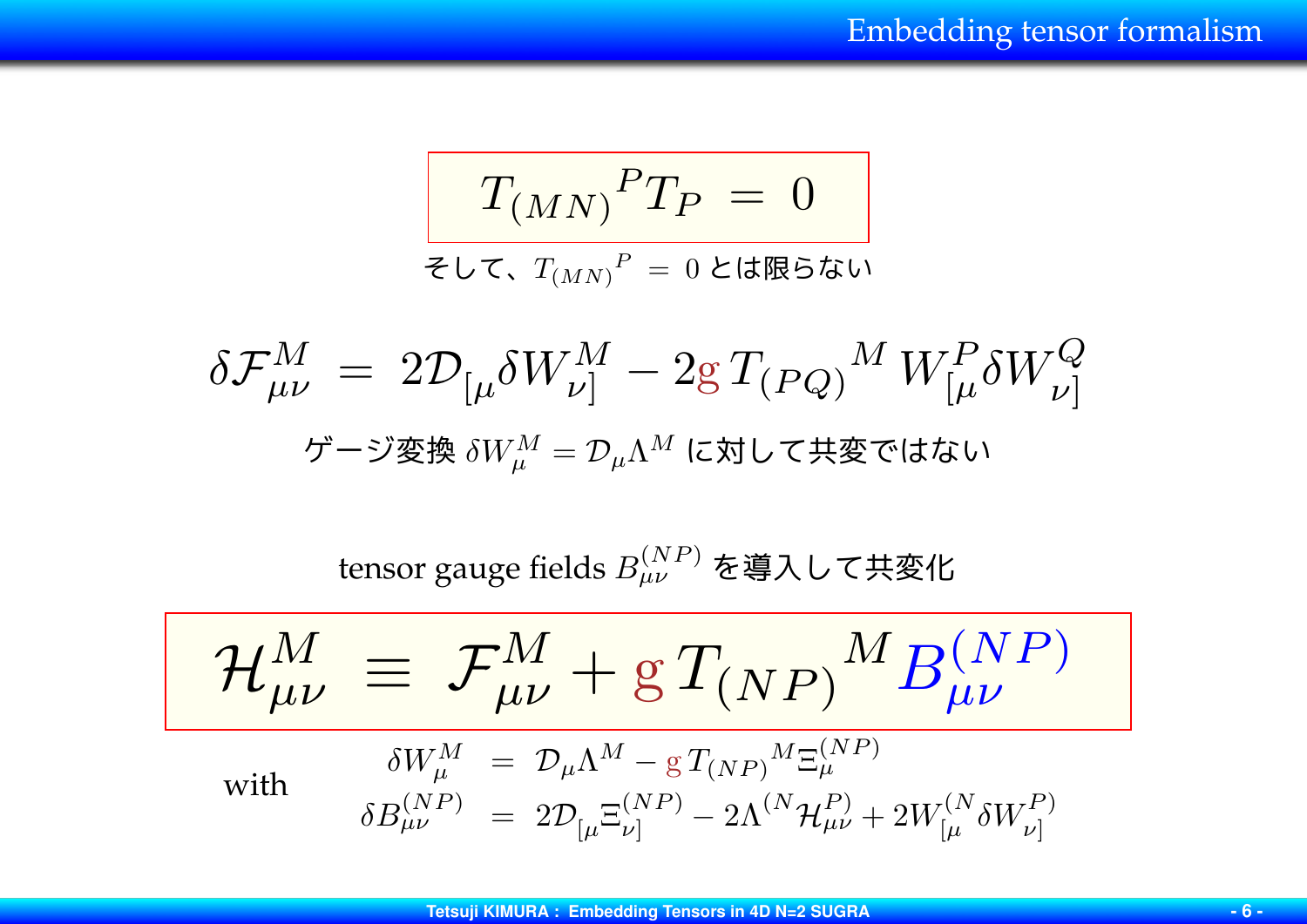

 $\mathscr{L}(W^{M}_{\mu}, \Theta_{M}{}^{\alpha}, B^{(NP)}_{\mu\nu})$  は 形式的に  $G_{0}$  共変 各 Θ*<sup>M</sup> <sup>α</sup>* の値ごとに、一つの物理的 Lagrangian を与える

それぞれの物理的な Lagrangian 同士は

Θ*<sup>M</sup> <sup>α</sup>* を *G*0-変換 (双対変換) することでつながる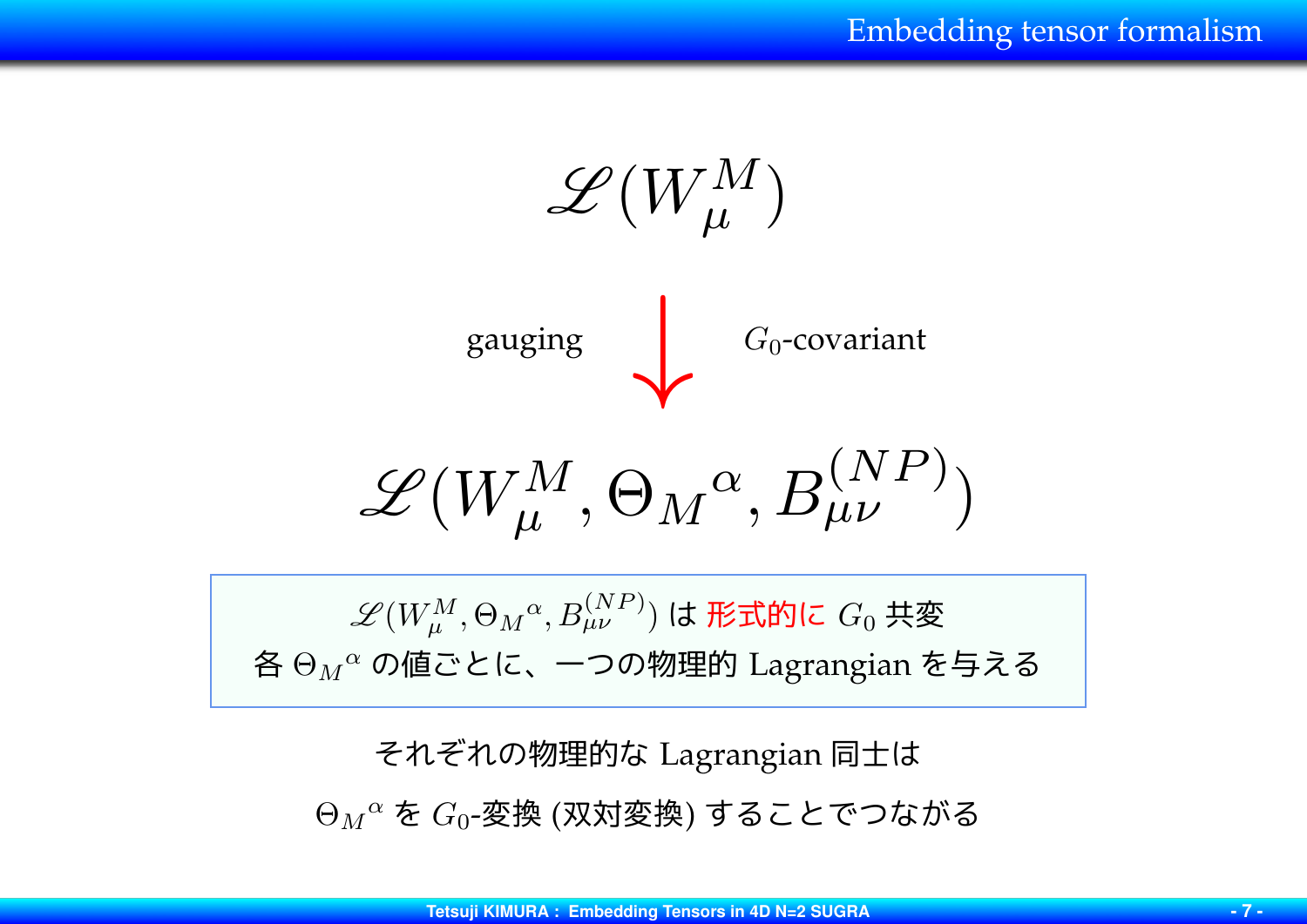# 設定:  $4D N = 2 -$

Embedding tensor formalism

Embedding tensor formalism の強みは、超重力理論を形式的に双対共変に書き表すことにある。

**✒ ✑**

この手法が 4次元 *N* = 2超重力理論に適用できたのは 2011年である。 最大超重力理論と異なり、4次元 *N* = 2 超重力理論はベクトル場と物質場が違う多重項に属するため、 非常に多様な性質を持ち、面白い。

B. de Wit and M. van Zalk, [arXiv:1107.3305](http://arxiv.org/abs/1107.3305)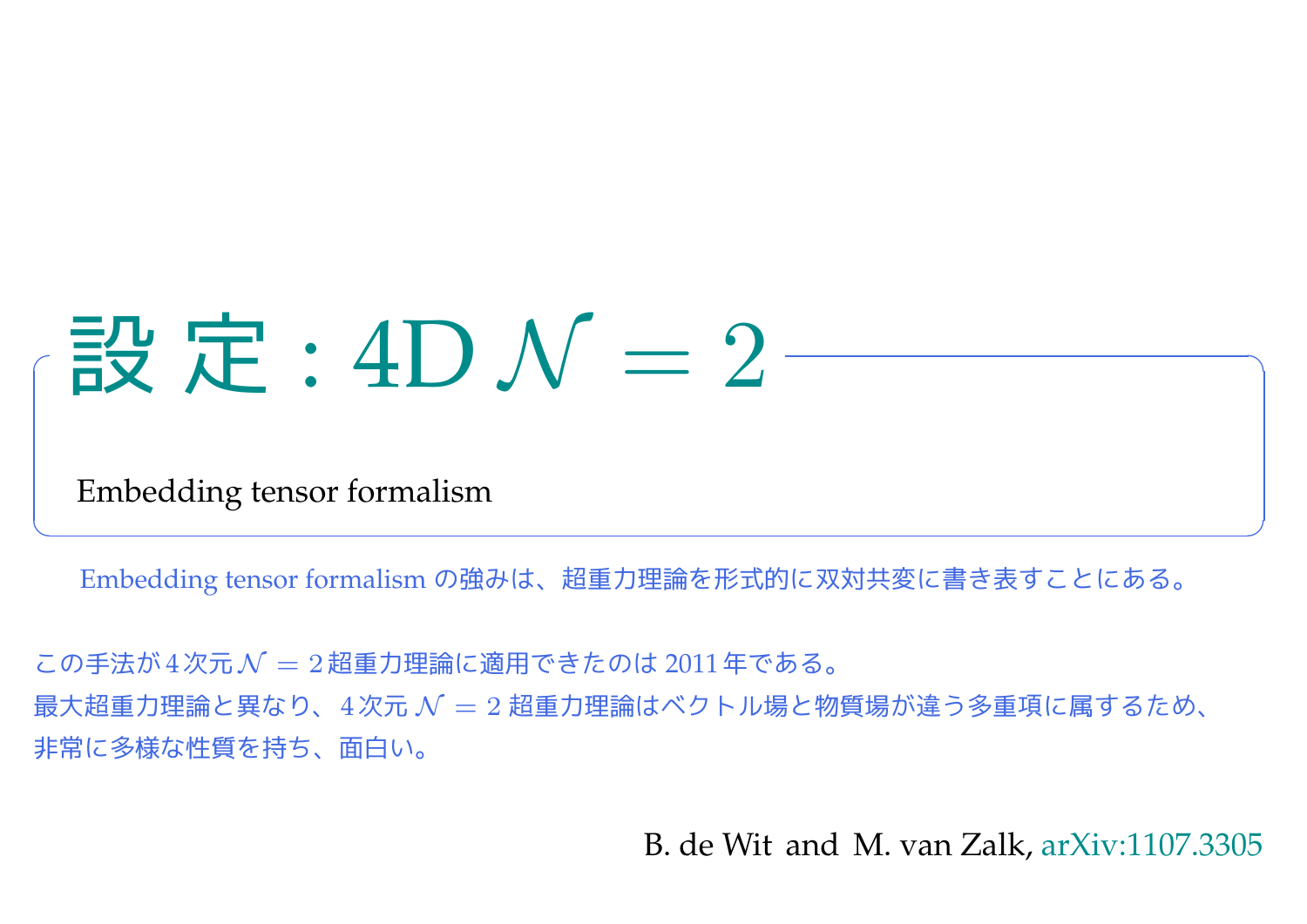Setup:  $4D \mathcal{N} = 2$ 

 $4D\mathcal{N}=2$  system が持つ global symmetry group  $G_0$  は

$$
G_0 = G_{\text{symp}} \times G_{\text{hyper}}
$$
\n
$$
\text{vector}_{\text{supp}} \times \text{G}_{\text{hyper}}
$$
\n
$$
\text{hyper}
$$

 $\partial_\mu X^\Lambda \ \rightarrow \ \mathcal{D}_\mu X^\Lambda \ = \ \partial_\mu X^\Lambda + \mathrm{g} W_\mu^N T_{NP}$ <sup>Λ</sup>*X<sup>P</sup>* vector多重項のスカラー場  $\partial_{\mu} \phi^{A} \ \rightarrow \ \mathcal{D}_{\mu} \phi^{A} \ = \ \partial_{\mu} \phi^{A} - \mathrm{g} W^{M}_{\mu} k^{A}$ *<sup>M</sup>* hyper多重項のスカラー場

$$
T_{MN}^P = \Theta_M^a(t_a)_N^P
$$
  
\n
$$
k^A{}_M = \Theta_M^m k^A{}_m
$$
  
\n
$$
k^B{}_M \partial_B k^A{}_N - k^B{}_N \partial_B k^A{}_M = T_{MN}^P k^A{}_P
$$
  
\n
$$
T_{M[N}^Q \Omega_{P]Q} = 0, \quad T_{(MN}^Q \Omega_{P)Q} = 0
$$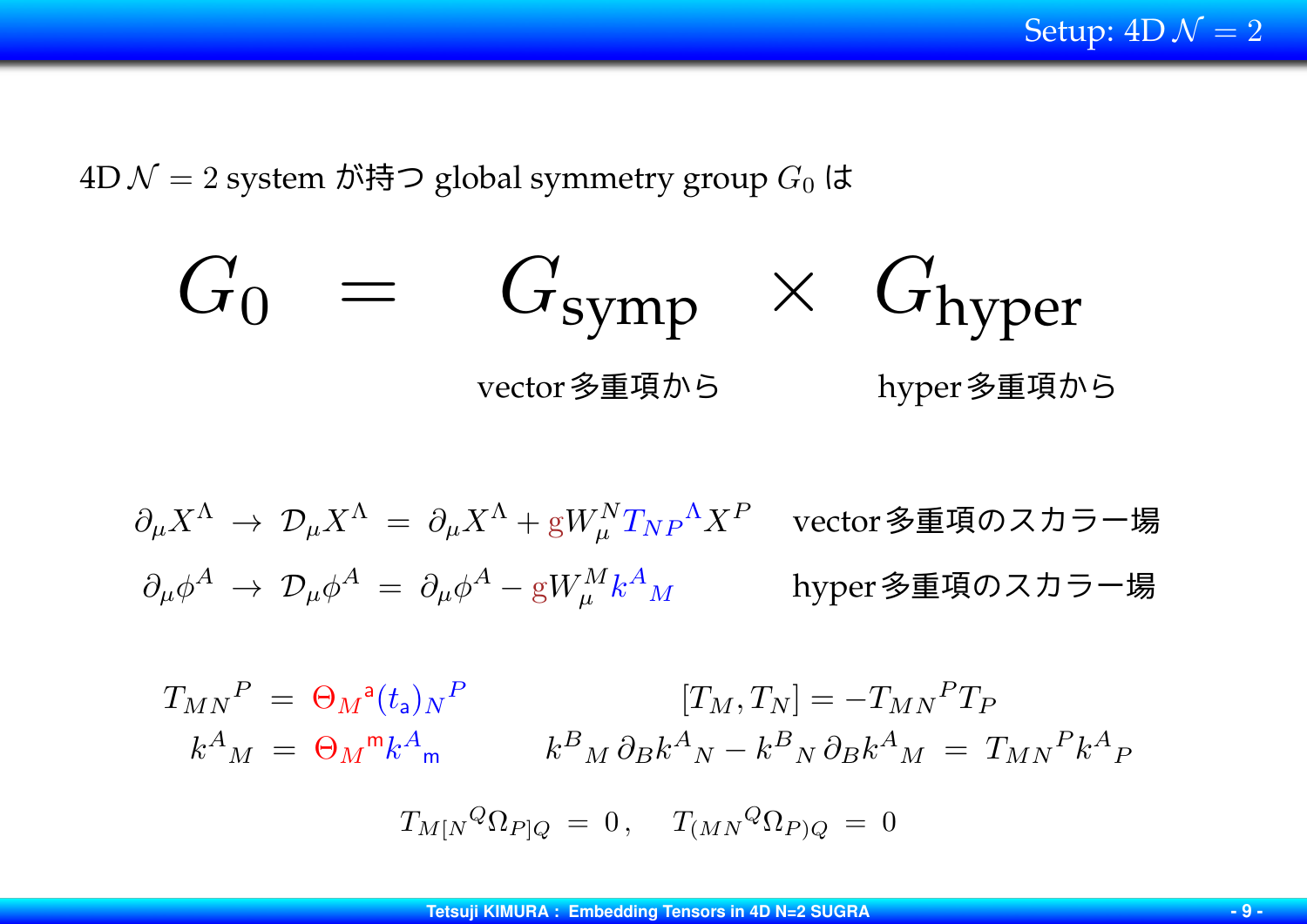$$
\mathscr{L}(\Theta_M{}^{\alpha}) = \mathscr{L}_{\text{vector}} + \mathscr{L}_{\text{top}} + \mathscr{L}_{\text{hyper}} + \mathscr{L}_{\text{conf}} + \dots
$$

$$
e^{-1}\mathcal{L}_{\text{vector}} = -\frac{1}{4}\mathcal{I}_{\Lambda\Sigma}\mathcal{H}^{\Lambda}_{\mu\nu}\mathcal{H}^{\mu\nu\Sigma} - \frac{i}{8}e^{-1}\varepsilon^{\mu\nu\rho\sigma}\mathcal{R}_{\Lambda\Sigma}\mathcal{H}^{\Lambda}_{\mu\nu}\mathcal{H}^{\Sigma}_{\rho\sigma} + \dots
$$
  
\n
$$
e^{-1}\mathcal{L}_{\text{top}} = \frac{i}{8}g e^{-1}\varepsilon^{\mu\nu\rho\sigma}(\Theta^{\Lambda a}B_{\mu\nu a} + \Theta^{\Lambda m}B_{\mu\nu m})\Big[\mathcal{F}_{\rho\sigma\Lambda} - \frac{g}{4}(\Theta_{\Lambda}{}^{b}B_{\rho\sigma b} + \Theta_{\Lambda}{}^{n}B_{\rho\sigma n})\Big] + \dots
$$
  
\n
$$
e^{-1}\mathcal{L}_{\text{hyper}} = -\frac{1}{2}g_{AB}\mathcal{D}_{\mu}\phi^{A}\mathcal{D}^{\mu}\phi^{B} + \dots
$$
  
\n
$$
e^{-1}\mathcal{L}_{\text{conf}} = \frac{1}{6}(K+\chi)R - \frac{1}{2}(2K-\chi)D + \dots
$$

$$
\mathcal{H}^{\Lambda}_{\mu\nu} = \mathcal{F}^{\Lambda}_{\mu\nu} + \frac{g}{2} (\Theta^{\Lambda a} B_{\mu\nu a} + \Theta^{\Lambda m} B_{\mu\nu m})
$$

以後、解析を簡単にするために **abelian gauging** を考える それでも *T*(*MN*) *<sup>P</sup>* は自明とは限らない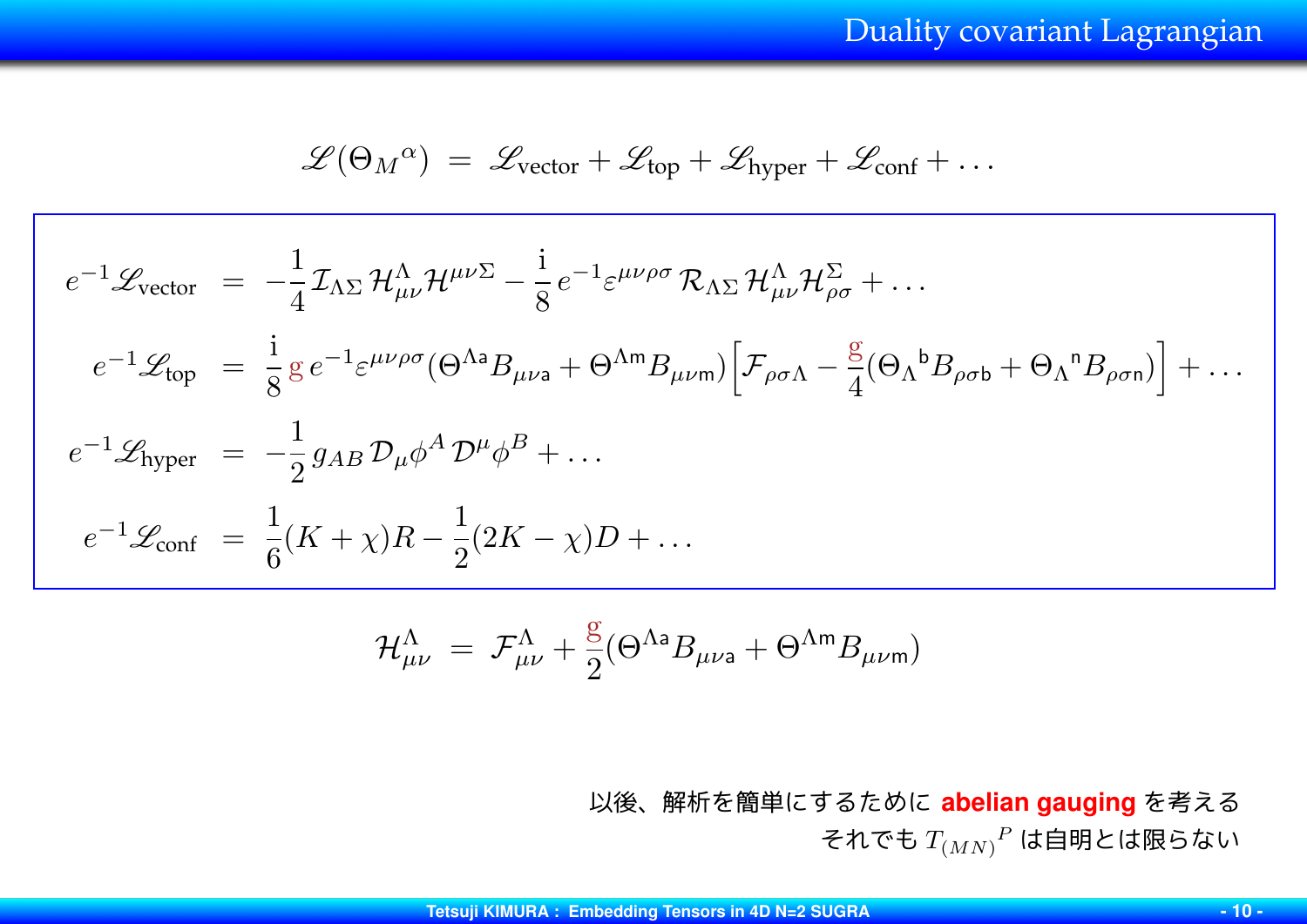| fields                          | before    | after | #                                     |
|---------------------------------|-----------|-------|---------------------------------------|
| $W_{\mu}^{\Lambda}$<br>electric | dynamical |       | $n_V+1$                               |
| $W_{\mu\Lambda}$<br>magnetic    | auxiliary |       | $n_V+1$                               |
| $B_{\mu\nu}$ a                  | auxiliary |       | $n_{\rm a} \equiv \dim G_{\rm symp}$  |
| $B_{\mu\nu\mathsf{m}}$          | auxiliary |       | $n_{\rm m} \equiv \dim G_{\rm hyper}$ |
| $\phi^A$<br>hyper               | dynamical |       | $4(n_{\rm H}+1)$                      |

 $\Theta_{M}$ <sup>a</sup>, $\Theta_{M}$ <sup>m</sup> の選び方次第で、

dynamical fields が選定される (dualize される) ことを確認する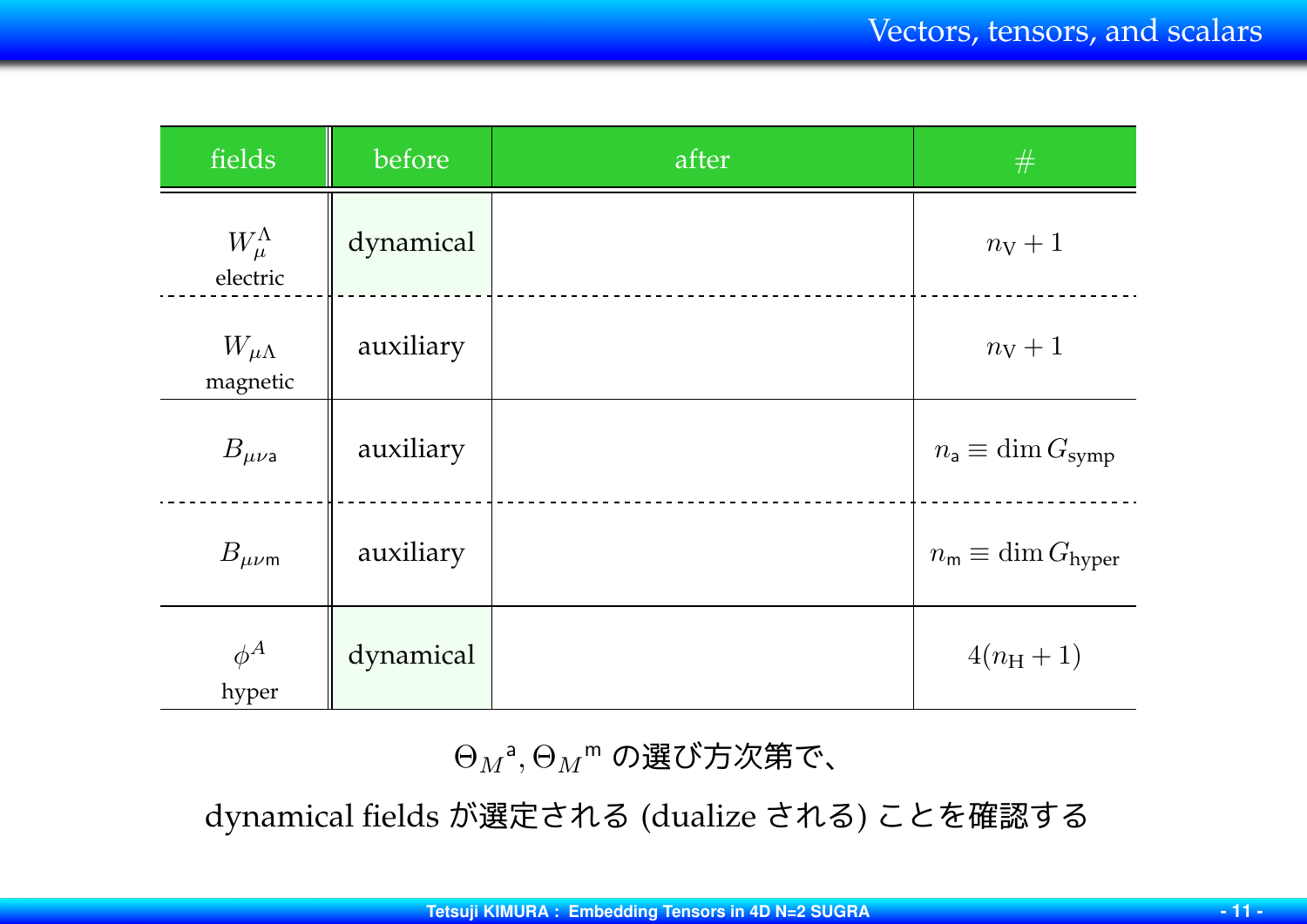

Magnetic gauge fields

Tensor gauge fields<sup>★</sup>

Embedding tensor formalism 特有のテンソル補助場の扱いに注目する。

電気的配位では補助場に過ぎない道具が、 磁気的配位に双対変換する時にきちんと力学的場になることを追跡する。 双対変換においてスカラー場がテンソル場に変換されることを、この formalism でも確認すべきである。

**✒ ✑**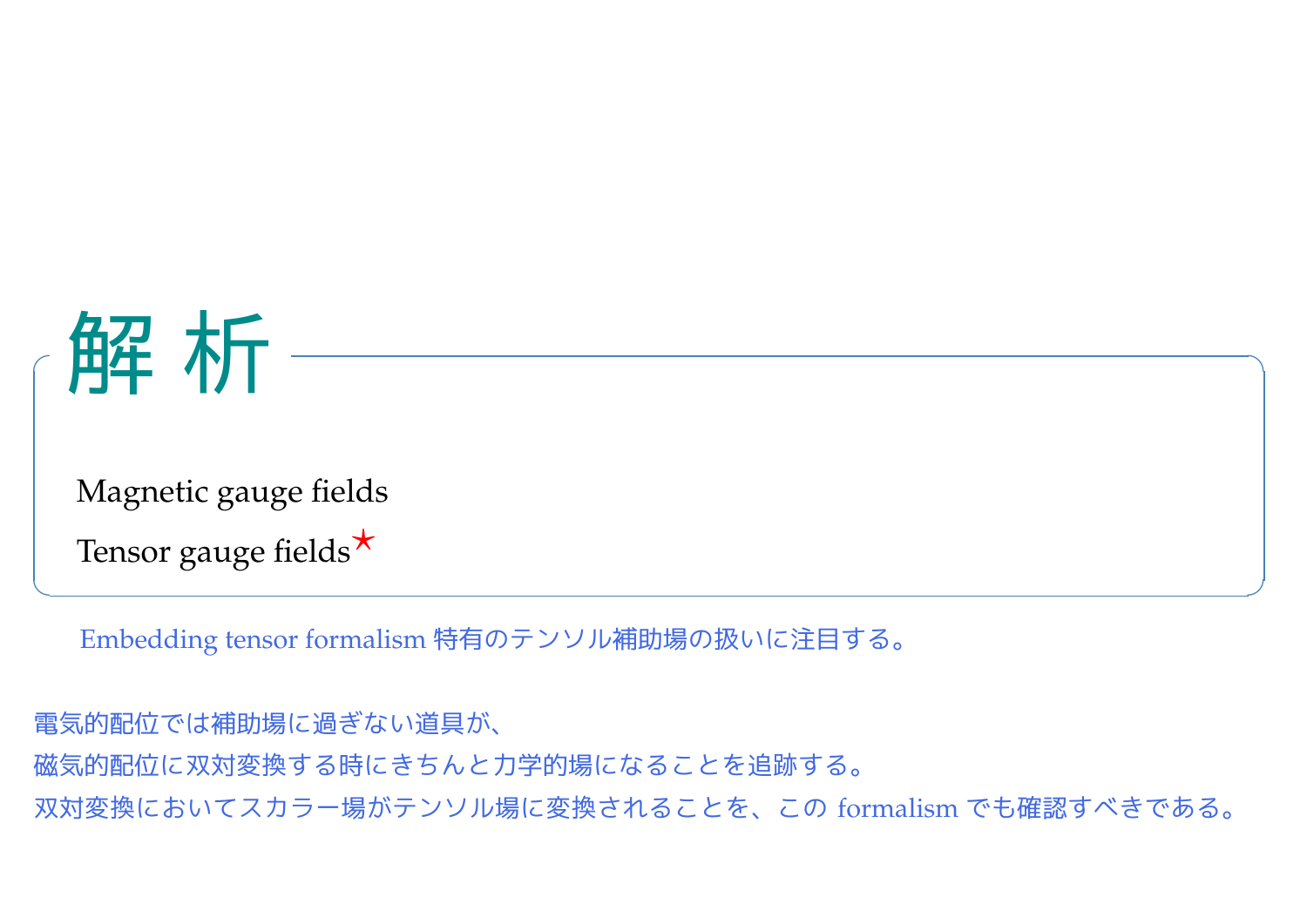Embedding tensors Θ*<sup>M</sup>* a , Θ*<sup>M</sup>* <sup>m</sup> の選び方で、適当な frame が決まる

Purely electric configuration (電気的結合のみの「通常の」ゲージ化):

$$
\Theta_M^a = (\Theta_{\Lambda}^a, \Theta^{\Lambda a}) = (\Theta_{\Lambda}^a, 0)
$$

$$
\Theta_M^m = (\Theta_{\Lambda}^m, \Theta^{\Lambda m}) = (\Theta_{\Lambda}^m, 0)
$$

$$
a = 1, ..., \dim G_{symp}, \quad m = 1, ..., \dim G_{hyper}
$$

通常の electric gauging (*T*(*MN*) *<sup>P</sup>* = 0) に戻る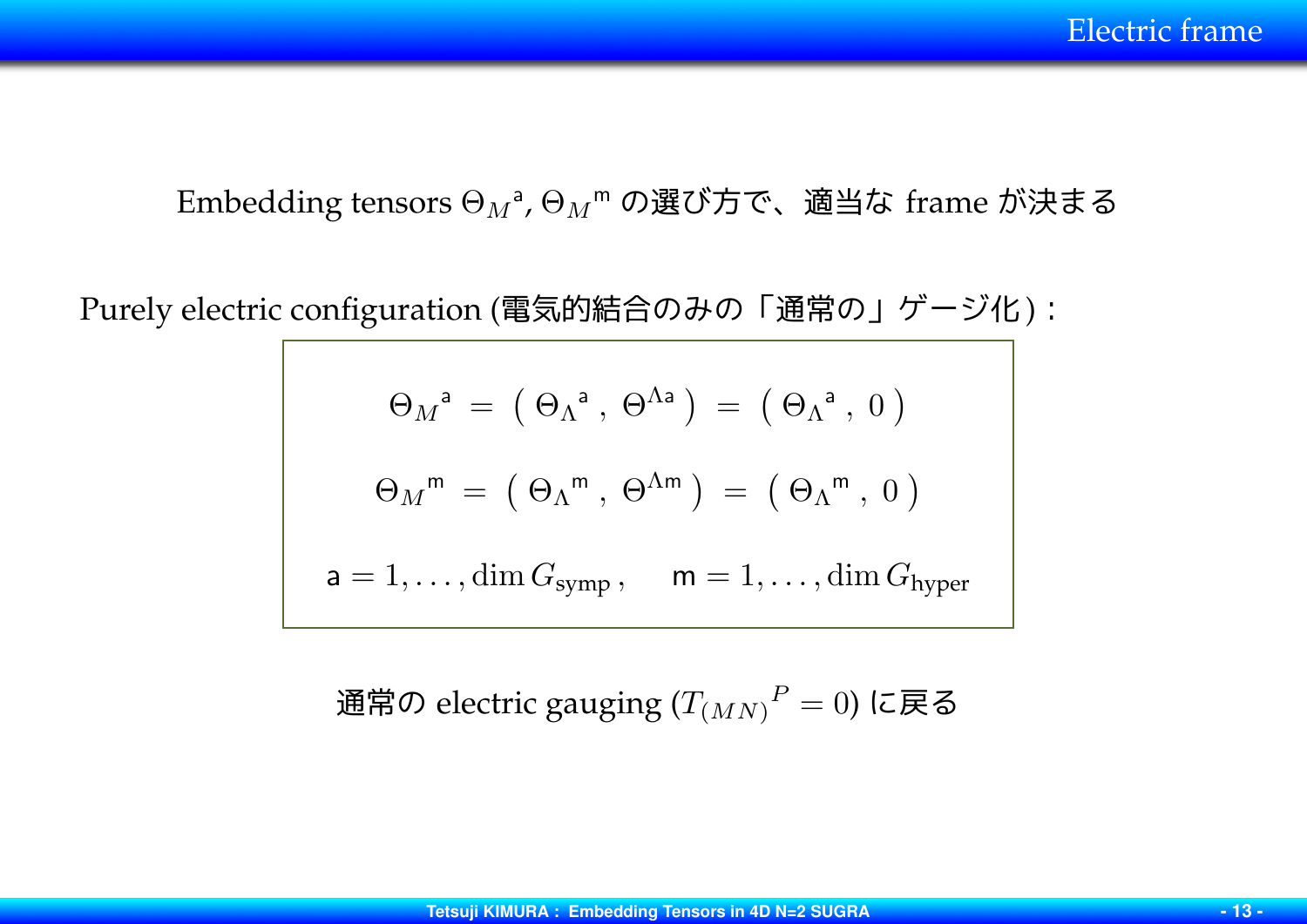### 電磁双対変換され、テンソル場が登場する系

R. D'Auria, et. al., [hep-th/0312210](http://arxiv.org/abs/hep-th/0312210), [hep-th/0409097,](http://arxiv.org/abs/hep-th/0409097) etc.

次の embedding tensors の状況を考える:

$$
\Lambda = (I, U), \quad a = (a', \widehat{a}), \quad m = (m', \widehat{m})
$$

$$
\Theta^{\Lambda a} = \begin{pmatrix} \Theta^{I a'} & \Theta^{I \widehat{a}} \\ \vdots & \vdots & \vdots \\ \Theta^{U a'} & \Theta^{U \widehat{a}} \end{pmatrix}, \qquad \Theta_{\Lambda}^{a} = \begin{pmatrix} \Theta_{I}^{a'} & \Theta_{\Lambda}^{a} \\ \vdots & \vdots \\ \Theta_{U}^{a'} & \Theta_{U}^{a} \end{pmatrix}, \qquad \exists (\Theta^{-1})_{a'I}
$$

$$
\Theta_{\Lambda}^{m} = \begin{pmatrix} \Theta_{I}^{m'} & \Theta_{I}^{\widehat{m}} \\ \vdots & \vdots & \vdots \\ \Theta_{U}^{m'} & \Theta_{U}^{m'} \end{pmatrix}, \qquad \exists (\Theta^{-1})_{m'}^{I}
$$

 $\Theta^{I$ m $^{\prime}}, \Theta^{U$ m $\hat{n}}$  が自明になるのは物理的要請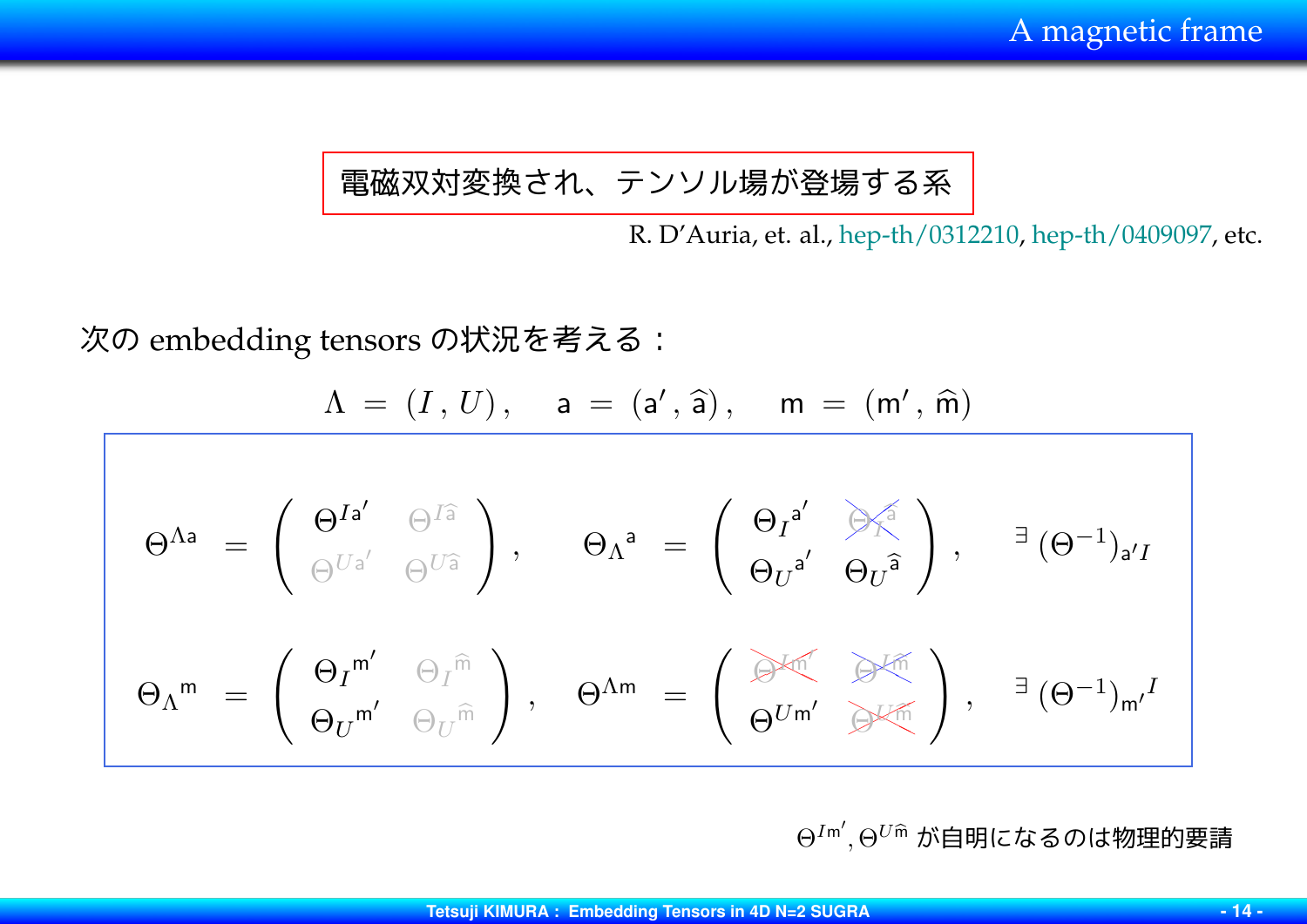| fields                       |                                  | before    | after | #                     |
|------------------------------|----------------------------------|-----------|-------|-----------------------|
| $W_{\mu}^{\Lambda}$          | $W^I_\mu$                        | dynamical |       | $n_{\rm T}$           |
| electric                     | $W^U_\mu$                        | dynamical |       | $(n_V + 1) - n_T$     |
| $W_{\mu\Lambda}$<br>magnetic | $W_{\mu I}$                      | auxiliary |       | $n_{\rm T}$           |
|                              | $W_{\mu U}$                      | auxiliary |       | $(n_V + 1) - n_T$     |
| $B_{\mu\nu}$ a               | $B_{\mu\nu{\rm a'}}$             | auxiliary |       | $n_{\rm T}$           |
|                              | $B_{\mu\nu\widehat{\mathsf{a}}}$ | auxiliary |       | $n_{\rm a}-n_{\rm T}$ |
| $B_{\mu\nu\text{m}}$         | $B_{\mu\nu\mathsf{m}^\prime}$    | auxiliary |       | $n_{\rm T}$ (def.)    |
|                              | $B_{\mu\nu\widehat{\mathsf{m}}}$ | auxiliary |       | $n_{\rm m}-n_{\rm T}$ |
| $\phi^A$<br>hyper            | $\phi^A$                         | dynamical |       | $4(n_{\rm H}+1)$      |

 $\text{vectors } W^\Lambda_\mu, W_{\mu\Lambda} \text{ } \texttt{${\mathcal{E}$}} \text{ }$  tensors  $B_{\mu\nu\mathsf{a}}, B_{\mu\nu\mathsf{m}}$  が分岐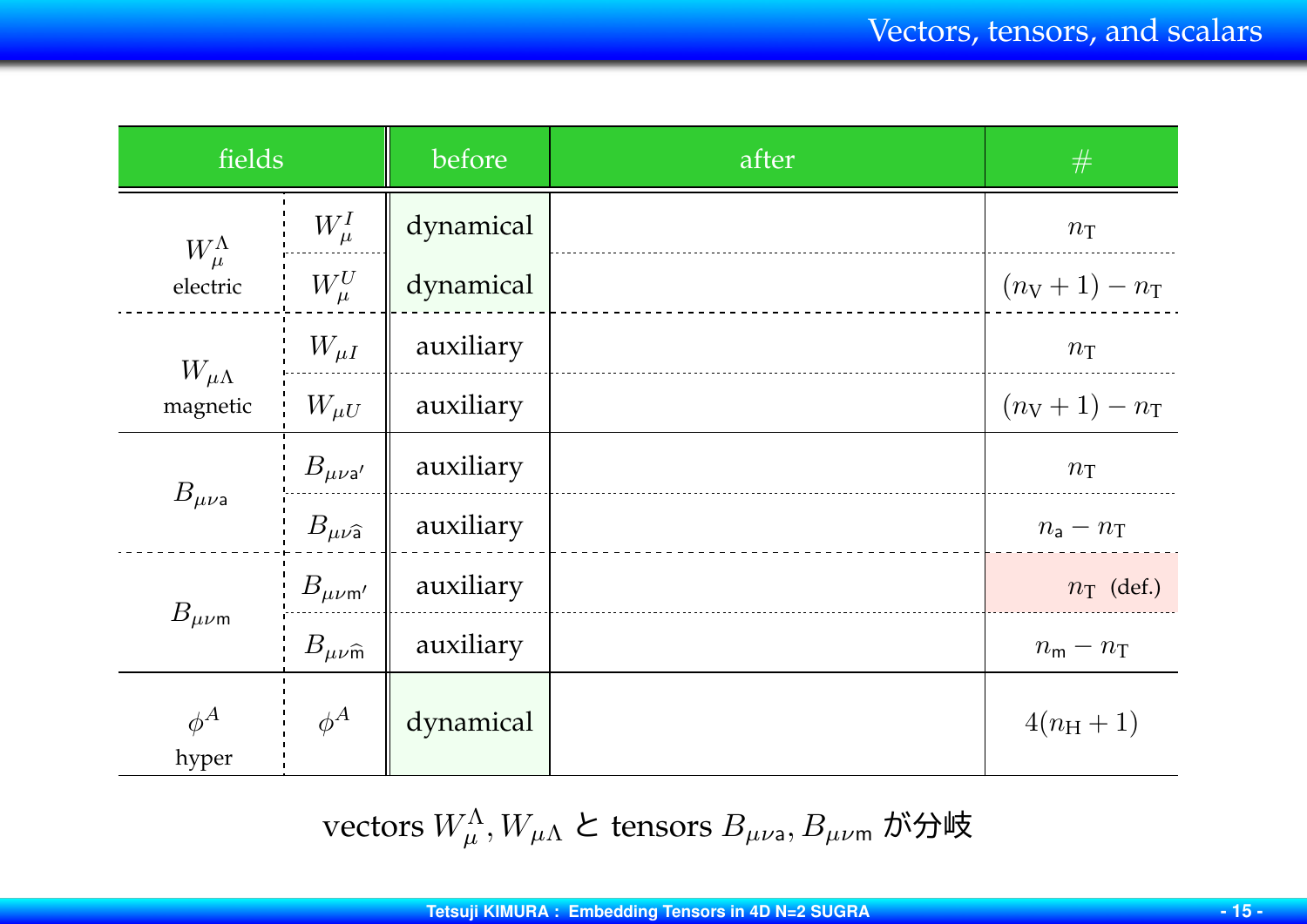Integrating out *Bµν*<sup>a</sup> *′*

$$
g\Theta^{Ia'}B_{\mu\nu a'} \equiv B_{\mu\nu}^{I} \text{ on } \mathbb{H} \pi \mathbb{R} \mathbb{R} \mathbb{C} :
$$
\n
$$
B_{\mu\nu}^{I} = \hat{\mathcal{I}}^{IJ} \Big\{ i e \varepsilon_{\mu\nu\rho\sigma} \mathcal{J}_{J}^{\rho\sigma} + 2(r\mathcal{I}^{-1})_{J}{}^{K} \mathcal{J}_{\mu\nu K} \Big\},
$$
\n
$$
\mathcal{J}_{\mu\nu I} = 2 \partial_{[\mu}W_{\nu]I} + \dots
$$
\n
$$
\mathbb{C} \mathcal{H} \mathbb{E} \mathcal{L}_{\text{vector}} \mathcal{L}_{\text{top}} \Big[ \mathbb{C} \mathbb{H} \mathbb{X} \cup \nabla B_{\mu\nu a'} \mathbb{E} \mathbb{E} \mathbb{U} \mathbb{H} \cup, W_{\mu I} \text{ on } \mathbb{H} \mathbb{H} \mathbb{R} \mathbb{R} \mathbb{H} \mathbb{R} \mathbb{R} \mathbb{R} \mathbb{R} \mathbb{R} \mathbb{R} \mathbb{R} \mathbb{R} \mathbb{R} \mathbb{R} \mathbb{R} \mathbb{R} \mathbb{R} \mathbb{R} \mathbb{R} \mathbb{R} \mathbb{R} \mathbb{R} \mathbb{R} \mathbb{R} \mathbb{R} \mathbb{R} \mathbb{R} \mathbb{R} \mathbb{R} \mathbb{R} \mathbb{R} \mathbb{R} \mathbb{R} \mathbb{R} \mathbb{R} \mathbb{R} \mathbb{R} \mathbb{R} \mathbb{R} \mathbb{R} \mathbb{R} \mathbb{R} \mathbb{R} \mathbb{R} \mathbb{R} \mathbb{R} \mathbb{R} \mathbb{R} \mathbb{R} \mathbb{R} \mathbb{R} \mathbb{R} \mathbb{R} \mathbb{R} \mathbb{R} \mathbb{R} \mathbb{R} \mathbb{R} \mathbb{R} \mathbb{R} \mathbb{R} \mathbb{R} \mathbb{R} \mathbb{R} \mathbb{R} \mathbb{R} \mathbb{R} \mathbb{R} \mathbb{R} \mathbb{R} \mathbb{R} \mathbb{R
$$

テンソル場の結合 (Stückelberg-type) をきちんと再現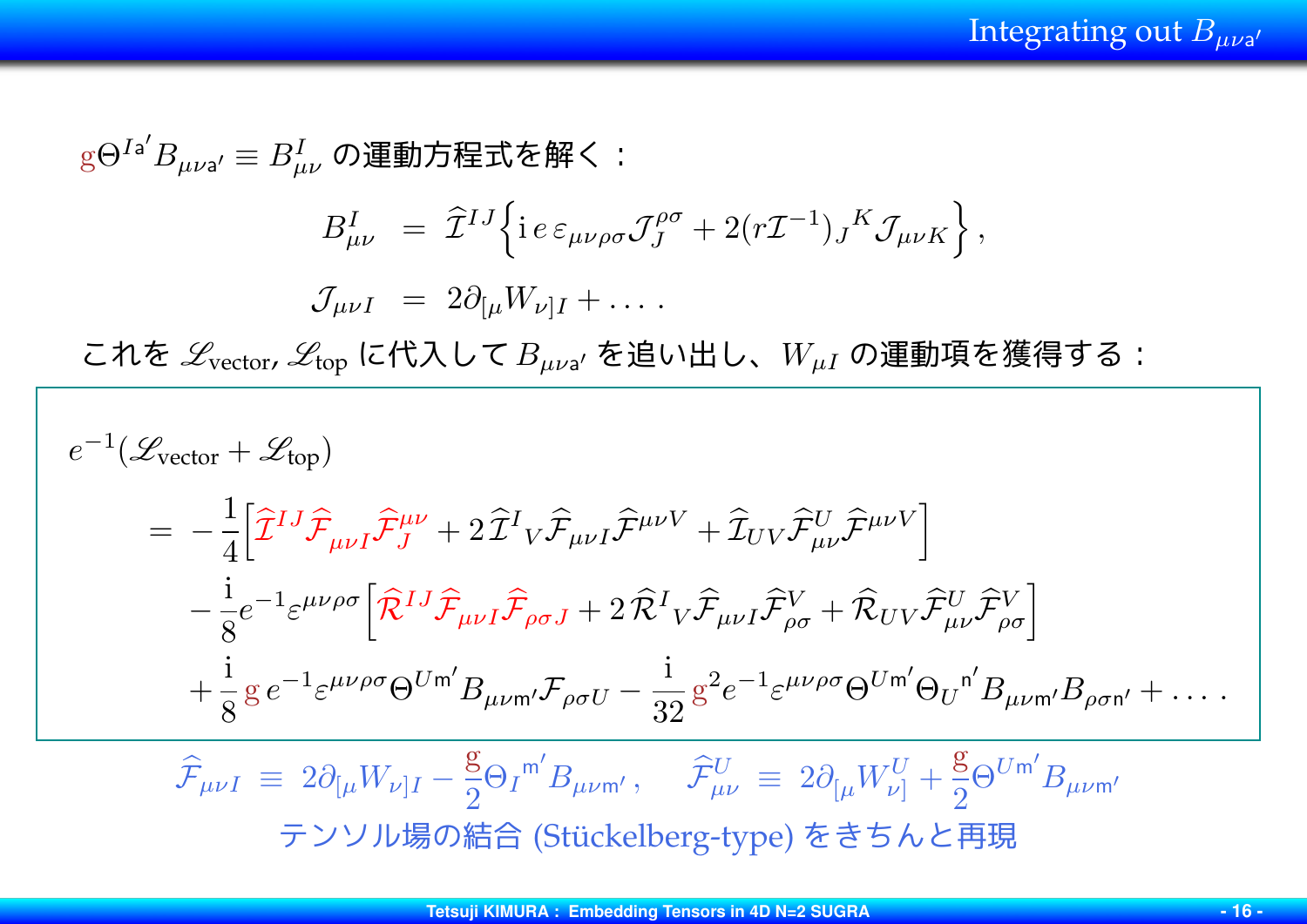$$
\mathcal{L}_{top} \left[ \mathbf{c} \mathbf{\Lambda} \right] \mathbf{\sigma} \mathbf{C} \mathbf{U} \mathbf{\delta} B_{\mu\nu m'} \mathcal{F}_{\rho \sigma U} \mathbf{\eta} \mathbf{\delta} \mathbf{\delta} \mathbf{N} \mathbf{U}^{\dagger} \mathbf{\tilde{\sigma}} \mathbf{\tilde{\sigma}} \mathbf{\tilde{\sigma}} \mathbf{\tilde{\sigma}} \mathbf{\tilde{\sigma}} \mathbf{\tilde{\sigma}} \mathbf{\tilde{\sigma}} \mathbf{\tilde{\sigma}} \mathbf{\tilde{\sigma}} \mathbf{\tilde{\sigma}} \mathbf{\tilde{\sigma}} \mathbf{\tilde{\sigma}} \mathbf{\tilde{\sigma}} \mathbf{\tilde{\sigma}} \mathbf{\tilde{\sigma}} \mathbf{\tilde{\sigma}} \mathbf{\tilde{\sigma}} \mathbf{\tilde{\sigma}} \mathbf{\tilde{\sigma}} \mathbf{\tilde{\sigma}} \mathbf{\tilde{\sigma}} \mathbf{\tilde{\sigma}} \mathbf{\tilde{\sigma}} \mathbf{\tilde{\sigma}} \mathbf{\tilde{\sigma}} \mathbf{\tilde{\sigma}} \mathbf{\tilde{\sigma}} \mathbf{\tilde{\sigma}} \mathbf{\tilde{\sigma}} \mathbf{\tilde{\sigma}} \mathbf{\tilde{\sigma}} \mathbf{\tilde{\sigma}} \mathbf{\tilde{\sigma}} \mathbf{\tilde{\sigma}} \mathbf{\tilde{\sigma}} \mathbf{\tilde{\sigma}} \mathbf{\tilde{\sigma}} \mathbf{\tilde{\sigma}} \mathbf{\tilde{\sigma}} \mathbf{\tilde{\sigma}} \mathbf{\tilde{\sigma}} \mathbf{\tilde{\sigma}} \mathbf{\tilde{\sigma}} \mathbf{\tilde{\sigma}} \mathbf{\tilde{\sigma}} \mathbf{\tilde{\sigma}} \mathbf{\tilde{\sigma}} \mathbf{\tilde{\sigma}} \mathbf{\tilde{\sigma}} \mathbf{\tilde{\sigma}} \mathbf{\tilde{\sigma}} \mathbf{\tilde{\sigma}} \mathbf{\tilde{\sigma}} \mathbf{\tilde{\sigma}} \mathbf{\tilde{\sigma}} \mathbf{\tilde{\sigma}} \mathbf{\tilde{\sigma}} \mathbf{\tilde{\sigma}} \mathbf{\tilde{\sigma}} \mathbf{\tilde{\sigma}} \mathbf{\tilde{\sigma}} \mathbf{\tilde{\sigma}} \mathbf{\tilde{\sigma}} \mathbf{\tilde{\sigma}} \mathbf{\tilde{\sigma}} \mathbf{\tilde{\sigma}} \mathbf{\tilde{\sigma}} \mathbf{\tilde{\sigma}} \mathbf{\tilde{\sigma}} \mathbf{\tilde{\sigma}} \mathbf{\tilde{\sigma}} \mathbf{\tilde{\sigma}} \mathbf{\tilde{\
$$

*M*<sup>m</sup> *′* n *′* を評価するときに *k<sup>A</sup>* <sup>m</sup>*′* に対する制限が課される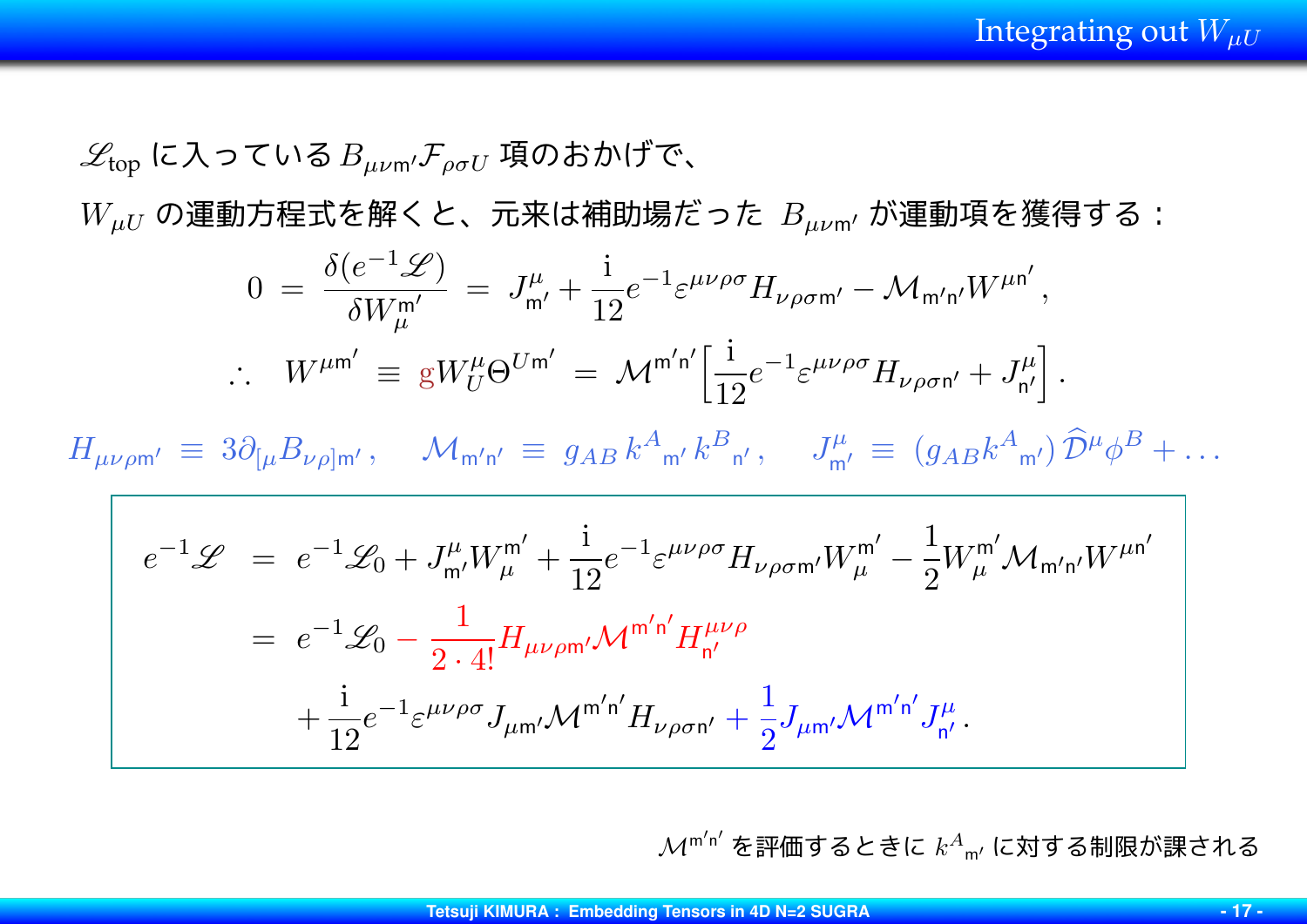| fields                       |                                  | before    | after                                              | #                          |
|------------------------------|----------------------------------|-----------|----------------------------------------------------|----------------------------|
| $W_{\mu}^{\Lambda}$          | $W^I_\mu$                        | dynamical | (gauged away by $\delta B_{\mu\nu a'}$ )           | $n_{\rm T}$                |
| electric                     | $W_\mu^U$                        | dynamical | dynamical                                          | $(n_V + 1) - n_T$          |
|                              | $W_{\mu I}$                      | auxiliary | dynamical                                          | $n_{\rm T}$                |
| $W_{\mu\Lambda}$<br>magnetic | $W_{\mu U}$                      | auxiliary | (integrated-out to make $B_{\mu\nu m'}$ dynamical) | $(n_V + 1) - n_T$          |
| $B_{\mu\nu}$                 | $B_{\mu\nu\mathsf{a}^\prime}$    | auxiliary | (integrated-out to make $W_{\mu I}$ dynamical)     | $n_{\rm T}$                |
|                              | $B_{\mu\nu\widehat{\mathsf{a}}}$ | auxiliary | (decoupled)                                        | $n_{\rm a}-n_{\rm T}$      |
| $B_{\mu\nu m'}$              |                                  | auxiliary | dynamical <sup>*</sup>                             | $n_{\rm T}$ (def.)         |
| $B_{\mu\nu m}$               | $B_{\mu\nu\widehat{\mathsf{m}}}$ | auxiliary | (decoupled)                                        | $n_{\rm m}-n_{\rm T}$      |
| $\phi^A$                     | $\phi^{A'}$                      | dynamical | (dualized to $B_{\mu\nu\text{m'}}$ )               | $n_{\rm T}$                |
| hyper                        | $\phi^{\widehat{A}}$             | dynamical | dynamical                                          | $4(n_{\rm H}+1)-n_{\rm T}$ |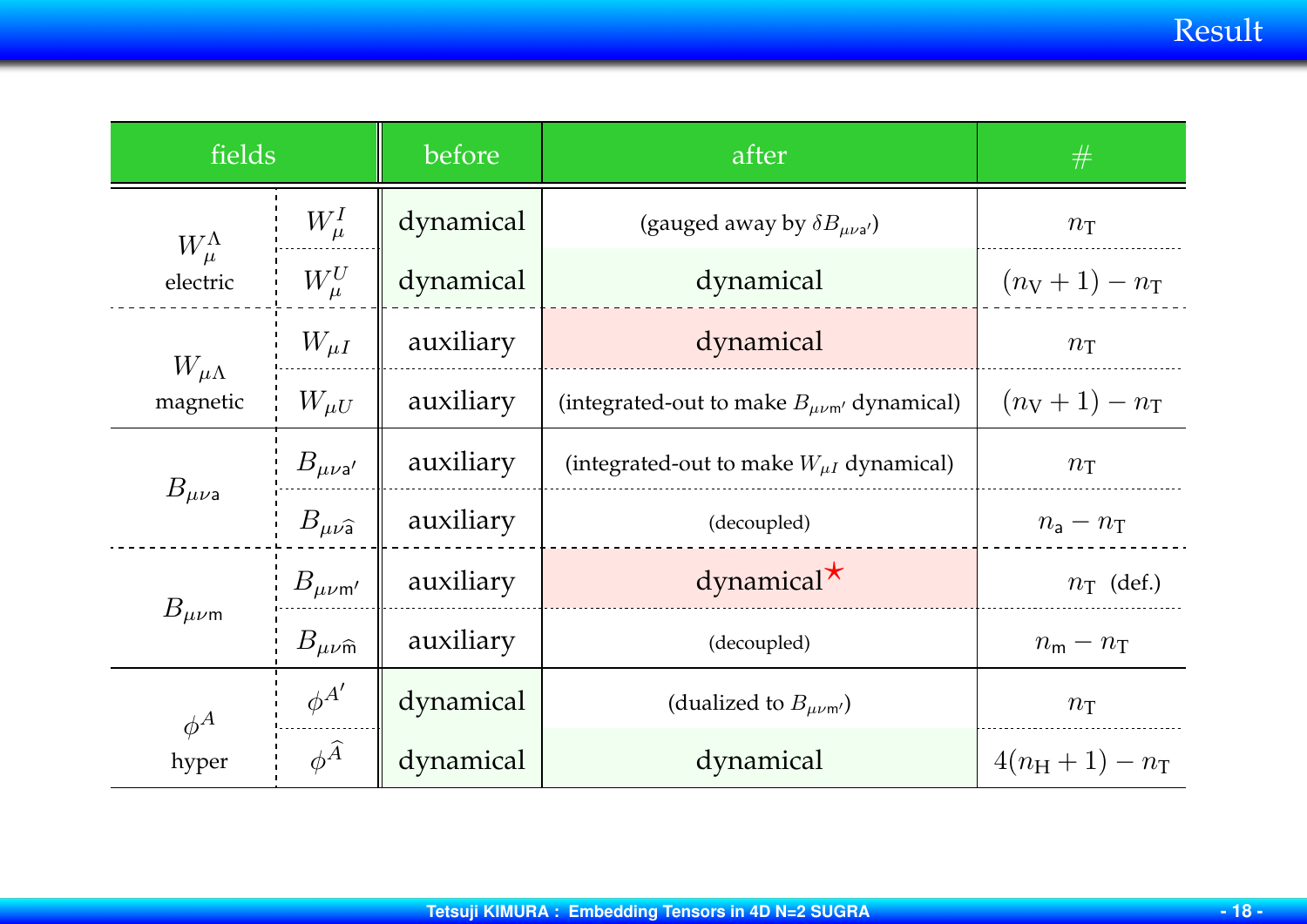Relations

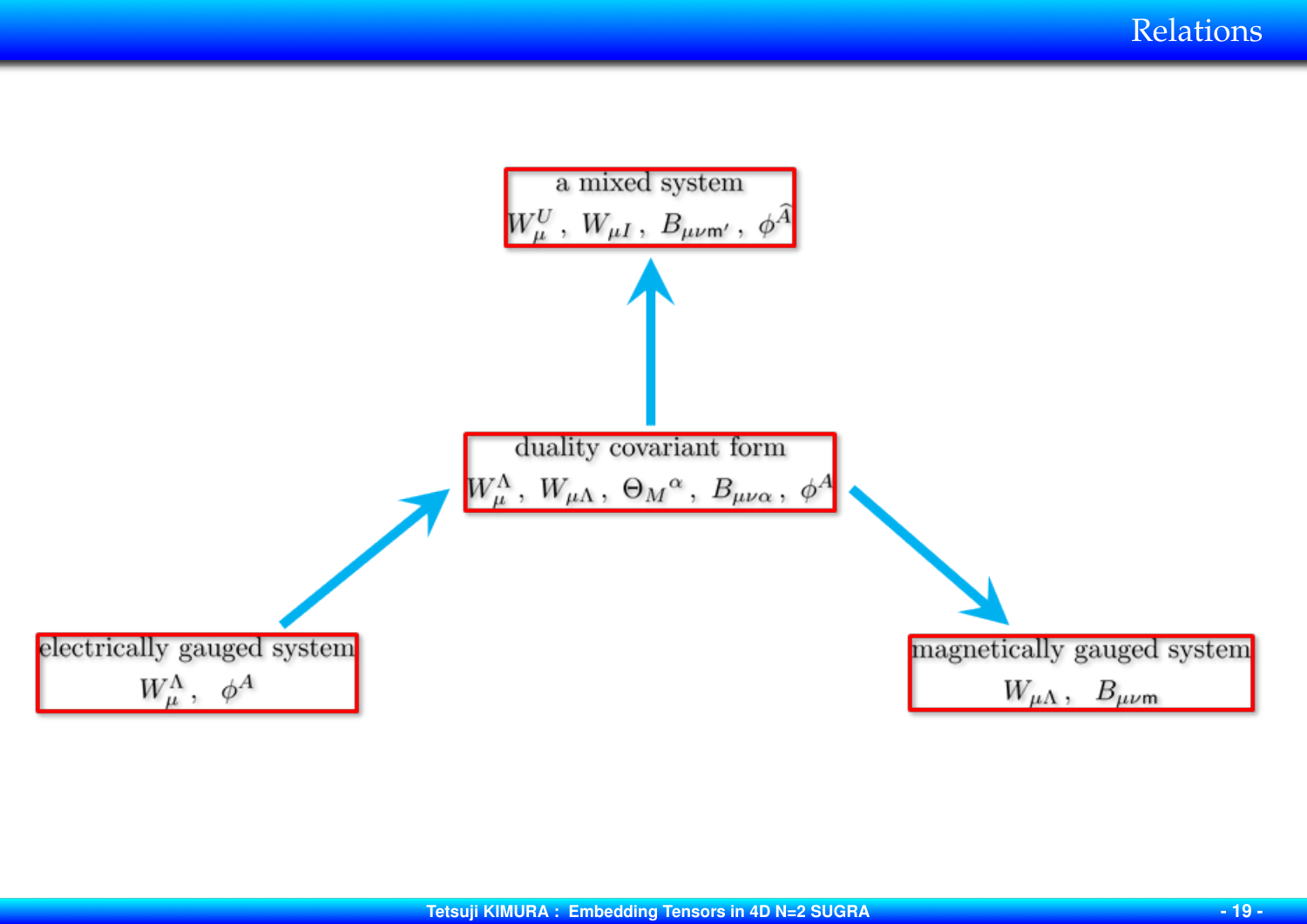# まとめと議論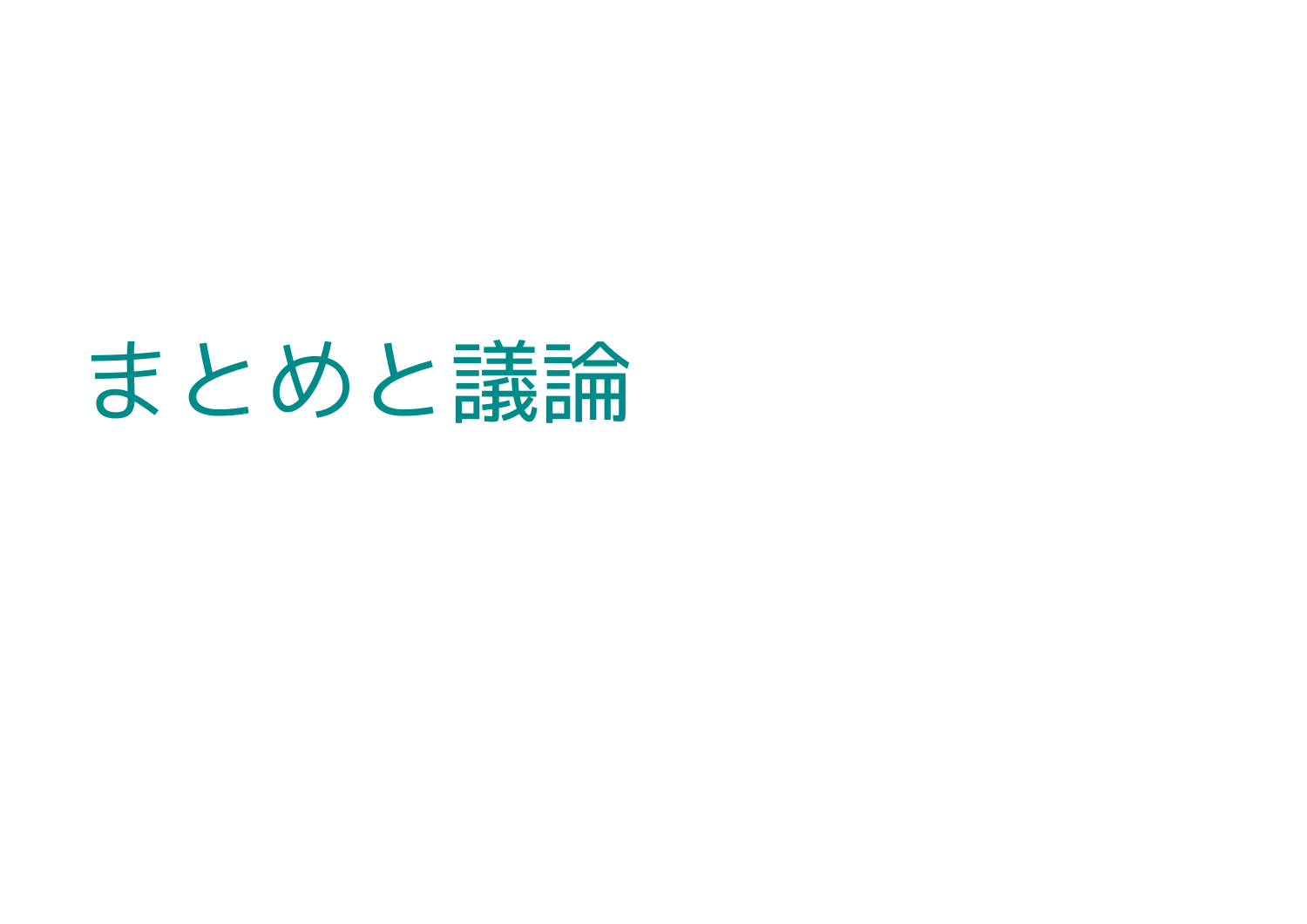#### 動機

## ゲージ化された超重力の系統立った議論

### 設定

Embedding tensor formalism in  $4D\mathcal{N}=2$ 

### 解析

Magnetic gauge fields Tensor gauge fields*⋆*

### Comment

Embedding tensor formalism は global SUSY でも使える B. de Wit and M. de Vroome, [arXiv:0707.2717](http://arxiv.org/abs/0707.2717)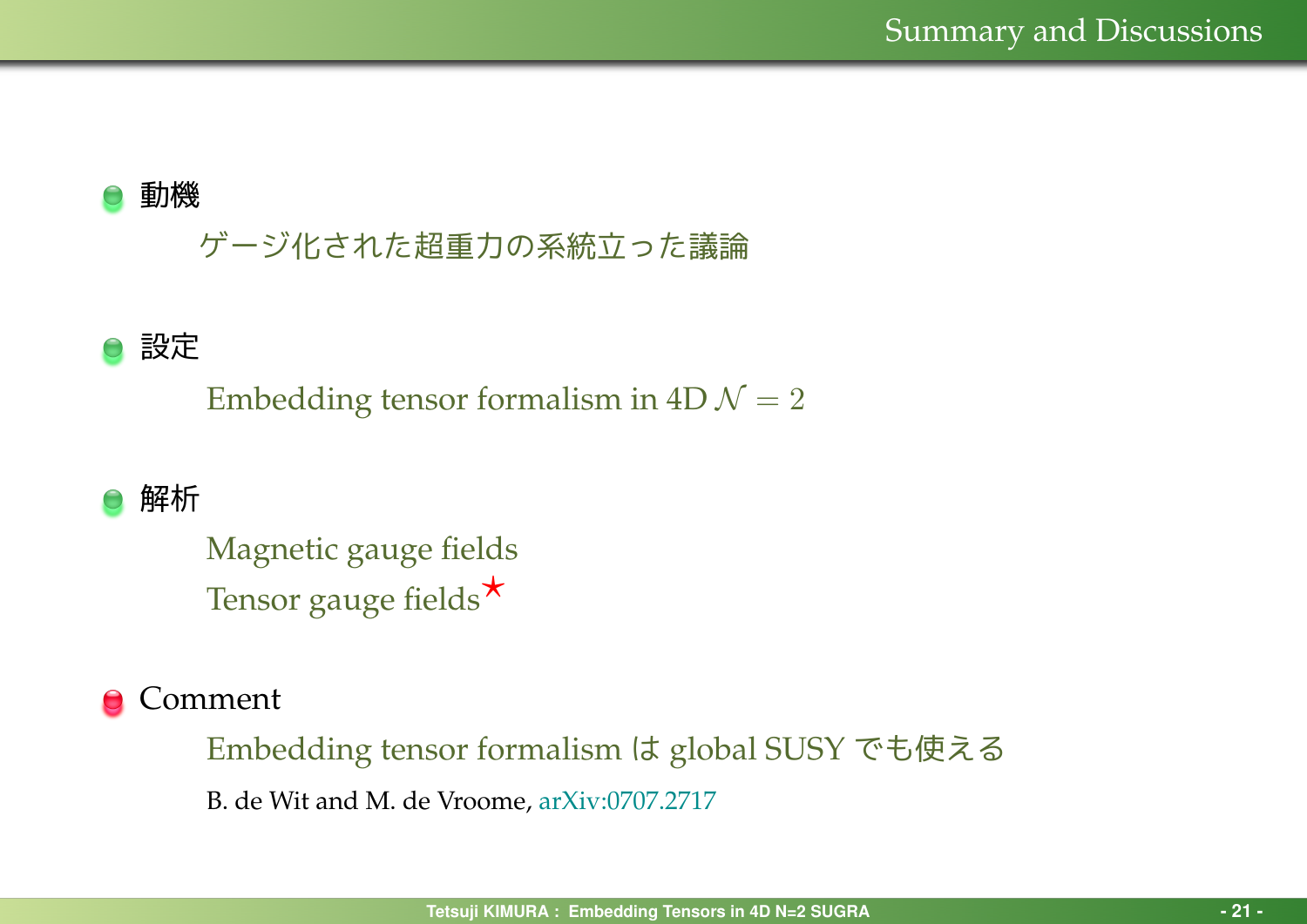Tensor gauge fields *Bµν*m*′* の超対称変換は既存のものに書ける (はず)?

# **○ Scalar-tensor 多重項にまとめられる?** Hyper 多重項のスカラー場  $\phi^A$  は Hyper-Kähler Cone に値を持つ HKC から綺麗に「切り抜く」条件は?

$$
\phi^{A}: 4(n_{\text{H}}+1) \text{ scalars (HKC)} = \begin{cases} \phi^{A'} \to B_{\mu\nu\text{m}'}: & n_{\text{T}} \text{ tensors} \\ \phi^{\widehat{A}} \to \begin{cases} \phi^{\widehat{A}}: & (3n_{\text{T}}-1)+1 \text{ scalars} \to L_{\text{m}'}^{ij} \\ \phi^{\widehat{A}}: & 4(n_{\text{H}}+1)-4n_{\text{T}} \text{ scalars (HKC)} \end{cases}
$$

**• Non-abelian gaugings**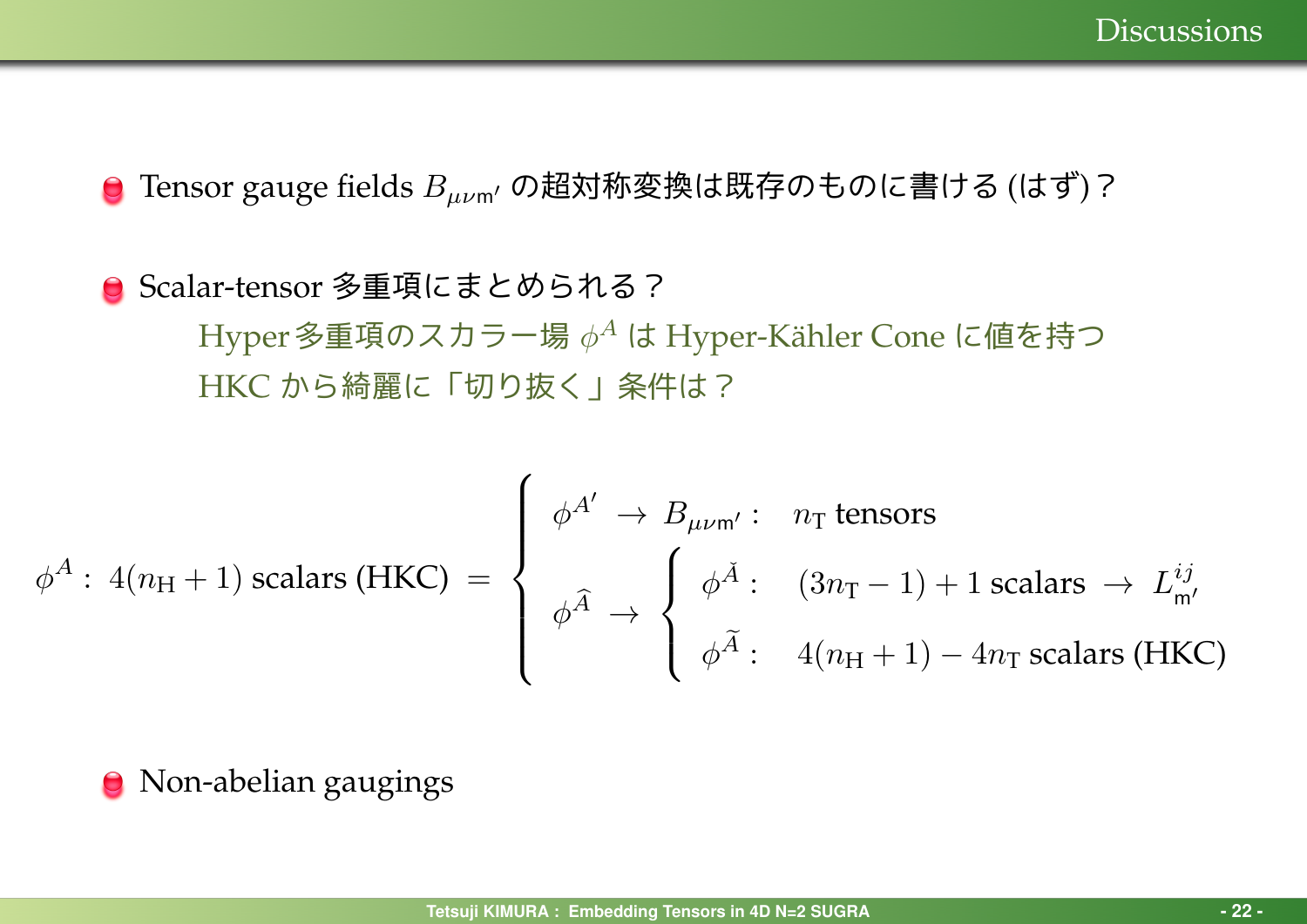### 非可換ゲージ群を実現して、フラックスコンパクト化に組み込む

 $\{ \Theta_U^{(m)}, \Theta^{U(m')} \}$  ~ RR-flux charges  $\{ e_{RU}, m_R^U \}$ 



コメント

CY,  $SU(3)$ -structure manifolds,  $SU(3) \times SU(3)$  generalized geometries では せいぜい可換ゲージ群しか実現しない

e.g., D. Cassani, [arXiv:0804.0595](http://arxiv.org/abs/0804.0595)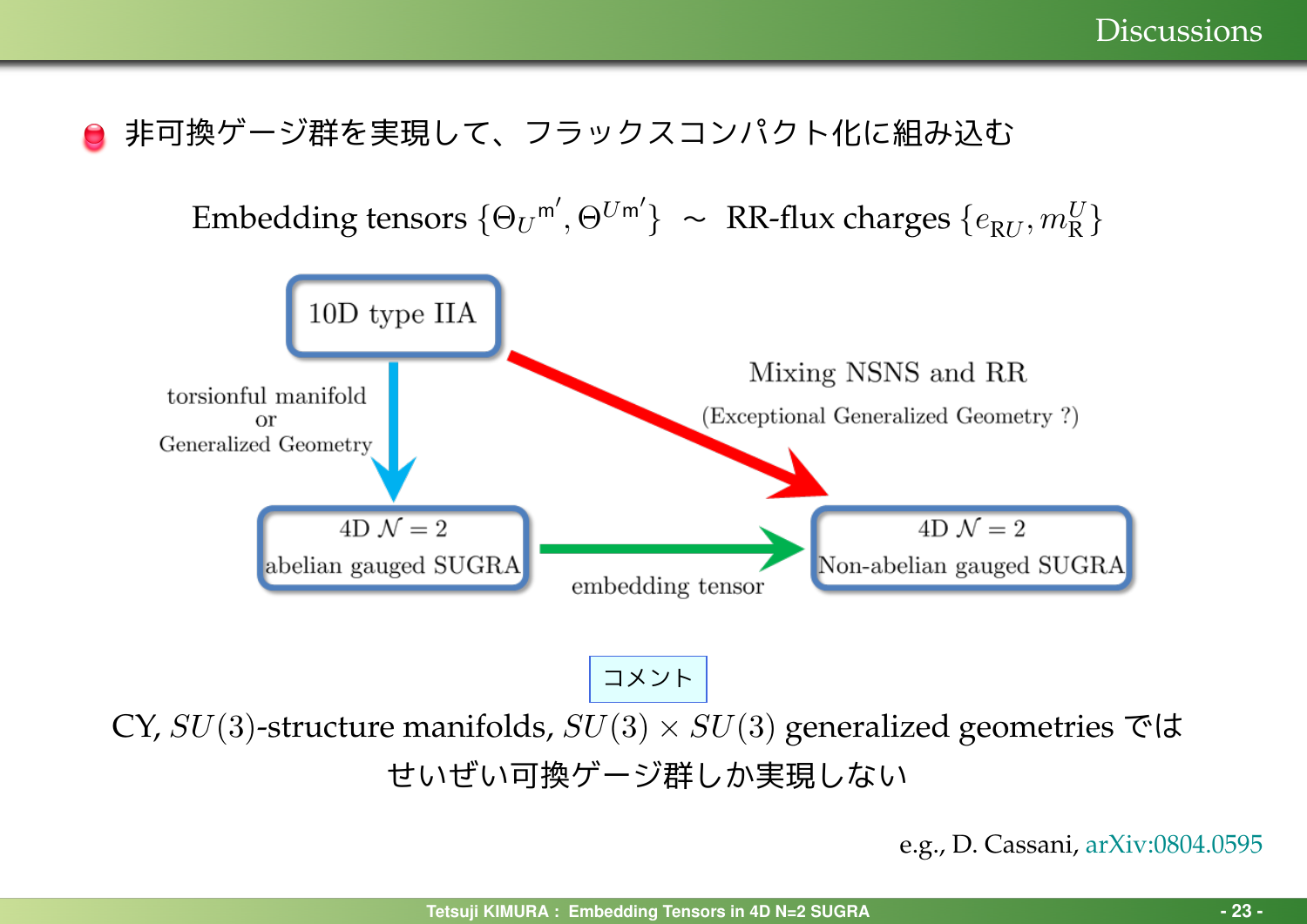

Duality groups in (half-)maximal SUGRA Global symmetry groups in  $4D\mathcal{N}=2$  conformal SUGRA Duality covariant gauged conformal SUGRA Gauged conformal SUGRA in a magnetic frame  $4D \mathcal{N} = 2$  SUGRA via compactifications

**✒ ✑**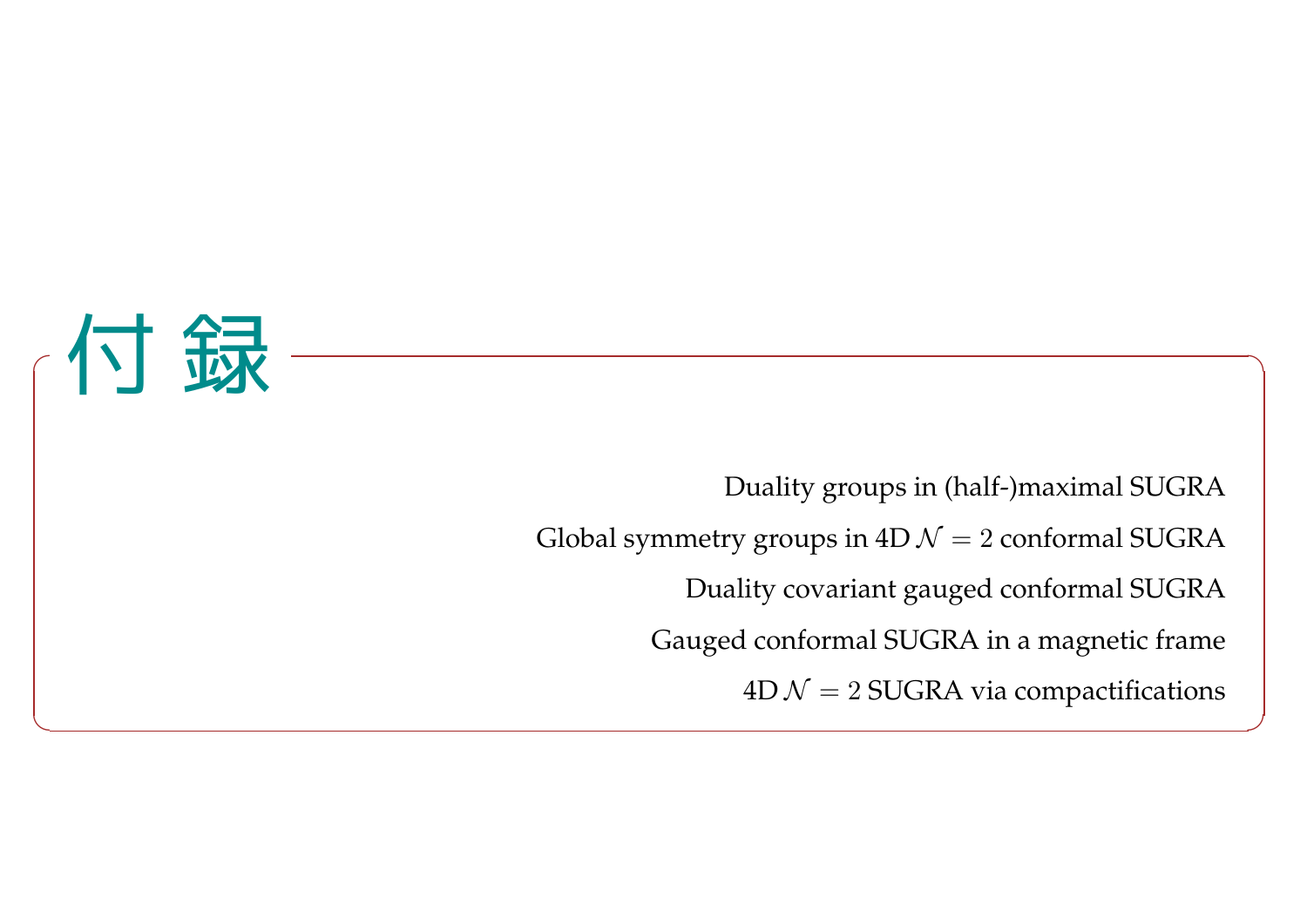| $\sum$           |                      |                      |                                                   |           |  |  |
|------------------|----------------------|----------------------|---------------------------------------------------|-----------|--|--|
|                  |                      | maximal SUGRA        | half-maximal SUGRA                                |           |  |  |
| $\boldsymbol{D}$ | $G_0$                | K                    | $G_0$                                             | K         |  |  |
| 9                | GL(2)                | SO(2)                | $GL(1) \times SO(1, 1+n)$ :                       | $SO(1+n)$ |  |  |
| 8                | $SL(2) \times SL(3)$ | $SO(2) \times SO(3)$ | $GL(1) \times SO(2,2+n)$ $SO(2) \times SO(2+n)$   |           |  |  |
| $\overline{7}$   | SL(5)                | SO(5)                | $GL(1) \times SO(3,3+n)$ $SO(3) \times SO(3+n)$   |           |  |  |
| 6                | SO(5,5)              | $SO(5) \times SO(5)$ | $GL(1) \times SO(4,4+n)$ $SO(4) \times SO(4+n)$   |           |  |  |
| $\overline{5}$   | $E_{6(6)}$           | USp(8)               | $GL(1) \times SO(5, 5+n)$ $SO(5) \times SO(5+n)$  |           |  |  |
| $\overline{4}$   | $E_{7(7)}$           | SU(8)                | $SL(2) \times SO(6,6+n)$ : $SO(6) \times SO(6+n)$ |           |  |  |
|                  | U-duality            |                      | S-duality $\times$ T-duality                      |           |  |  |

scalar field space :  $\mathcal{M} = G_0/K$ 

see, for instance, [arXiv:0808.4076](http://arxiv.org/abs/0808.4076)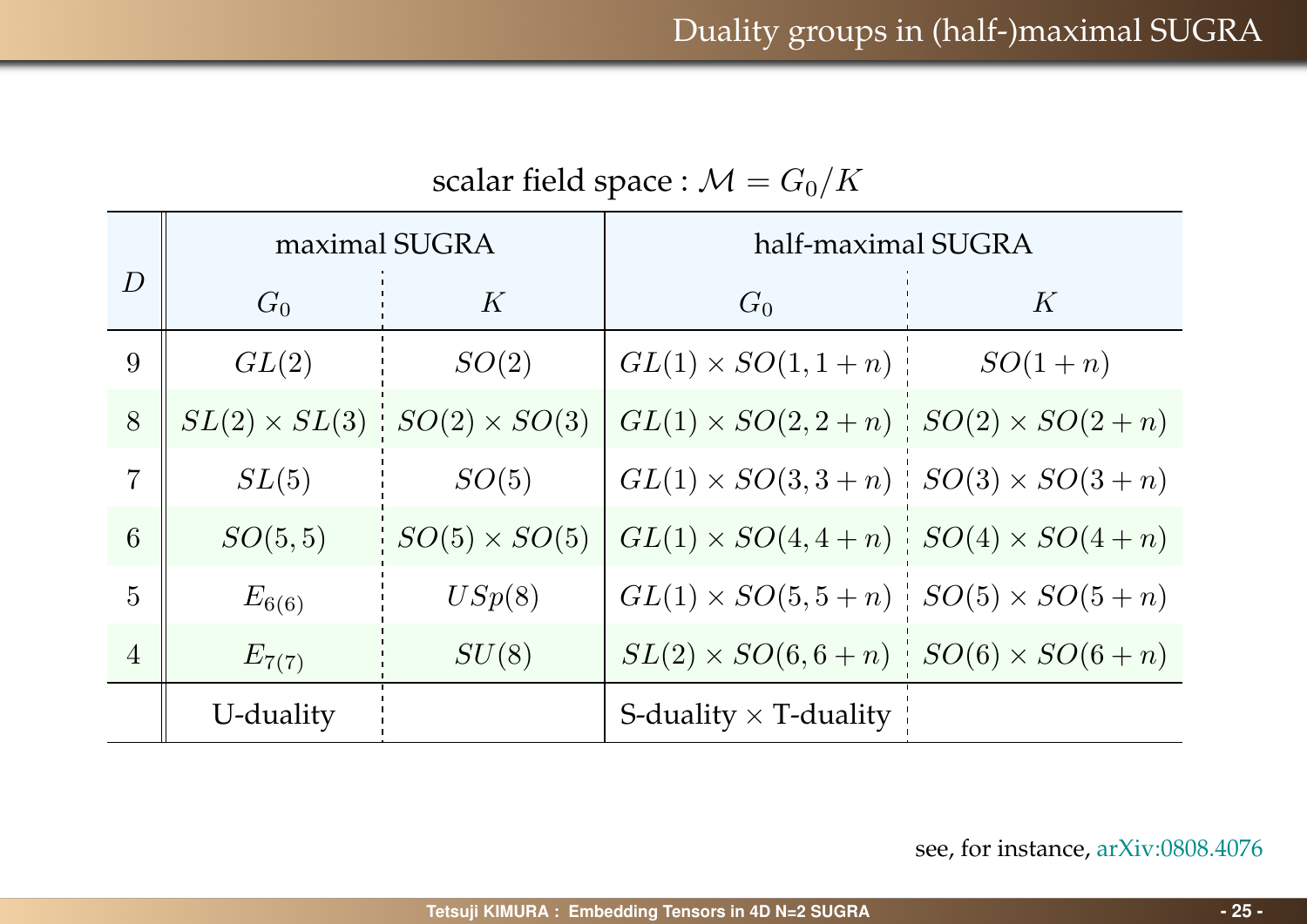$$
G_0 = G_{symp} \times G_{hyper}
$$

*G*<sub>symp</sub>: invariance group in the vector multiplets sector

$$
\begin{pmatrix} X^{\Lambda} \\ F_{\Lambda} \end{pmatrix} \rightarrow \begin{pmatrix} \widetilde{X}^{\Lambda} \\ \widetilde{F}_{\Lambda} \end{pmatrix} = \begin{pmatrix} U^{\Lambda}_{\Sigma} & Z^{\Lambda \Sigma} \\ W_{\Lambda \Sigma} & V_{\Lambda}^{\Sigma} \end{pmatrix} \begin{pmatrix} X^{\Sigma} \\ F_{\Sigma} \end{pmatrix}
$$
  
with  $\widetilde{F}(\widetilde{X}) = F(\widetilde{X})$ 

i.e.,  $G_{\text{symp}} \subset Sp(2n_V + 2; \mathbb{R})$ 

**G**  $G_{\text{hyper}}$ : the part of the isometry group of the space of hypermultiplets

 $G_{\text{isometry}}^{\text{hyper}} \ = \ SU(2) \times G_{\text{hyper}}$ 

generated by the tri-holomorphic Killing vectors  $k^A$ m

space of VM : rigid special Kähler geometry space of HM : hyper-Kähler cone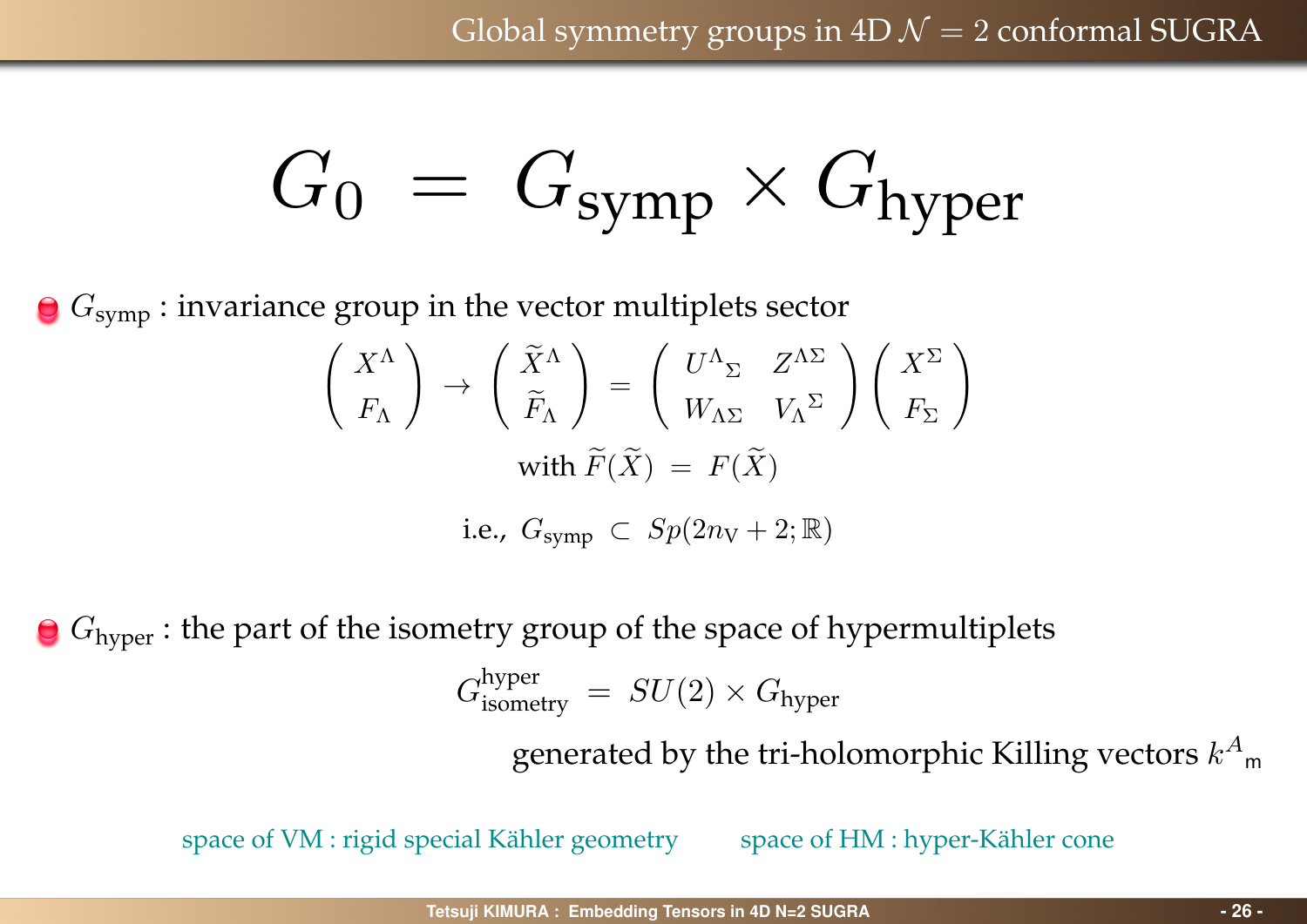B. de Wit and M. van Zalk, [arXiv:1107.3305](http://arxiv.org/abs/1107.3305)

$$
\mathscr{L} \;=\; \mathscr{L}^{(1)}_{\rm kin}+\mathscr{L}^{(2)}_{\rm kin}+\mathscr{L}_{\rm conf}+\mathscr{L}_{\rm H,conf}+\mathscr{L}_{\rm top}+\mathscr{L}_{\rm aux}+\mathscr{L}_{\rm g}+\mathscr{L}_{\rm g^2}\,,
$$

$$
e^{-1}\mathscr{L}^{(1)}_{kin} = -i\Omega_{MN}\mathcal{D}_{\mu}X^{M}\mathcal{D}^{\mu}\overline{X}^{N} +\frac{i}{4}\Omega_{MN}\Big[\overline{\Omega}^{iM}\mathcal{D}\Omega_{i}^{N} - \overline{\Omega}_{i}^{M}\mathcal{D}\Omega^{iN}\Big] -\frac{i}{2}\Omega_{MN}\Big[\overline{\psi}_{\mu}^{i}\mathcal{D}\overline{X}^{M}\gamma^{\mu}\Omega_{i}^{N} - \overline{\psi}_{\mu i}\mathcal{D}X^{M}\gamma^{\mu}\Omega^{iN}\Big],
$$

$$
e^{-1}\mathscr{L}^{(2)}_{\mathrm{kin}} = -\frac{1}{4}\mathcal{I}_{\Lambda\Sigma}\mathcal{H}^{\Lambda}_{\mu\nu}\mathcal{H}^{\mu\nu\Sigma} - \frac{i}{8}e^{-1}\varepsilon^{\mu\nu\rho\sigma}\mathcal{R}_{\Lambda\Sigma}\mathcal{H}^{\Lambda}_{\mu\nu}\mathcal{H}^{\Sigma}_{\rho\sigma} + \mathcal{H}^{\Lambda}_{\mu\nu}\mathcal{O}^{\mu\nu}_{\Lambda} - \frac{1}{2}[\mathcal{I}^{-1}]^{\Lambda\Sigma}\mathcal{O}_{\mu\nu\Lambda}\mathcal{O}^{\mu\nu}_{\Sigma},
$$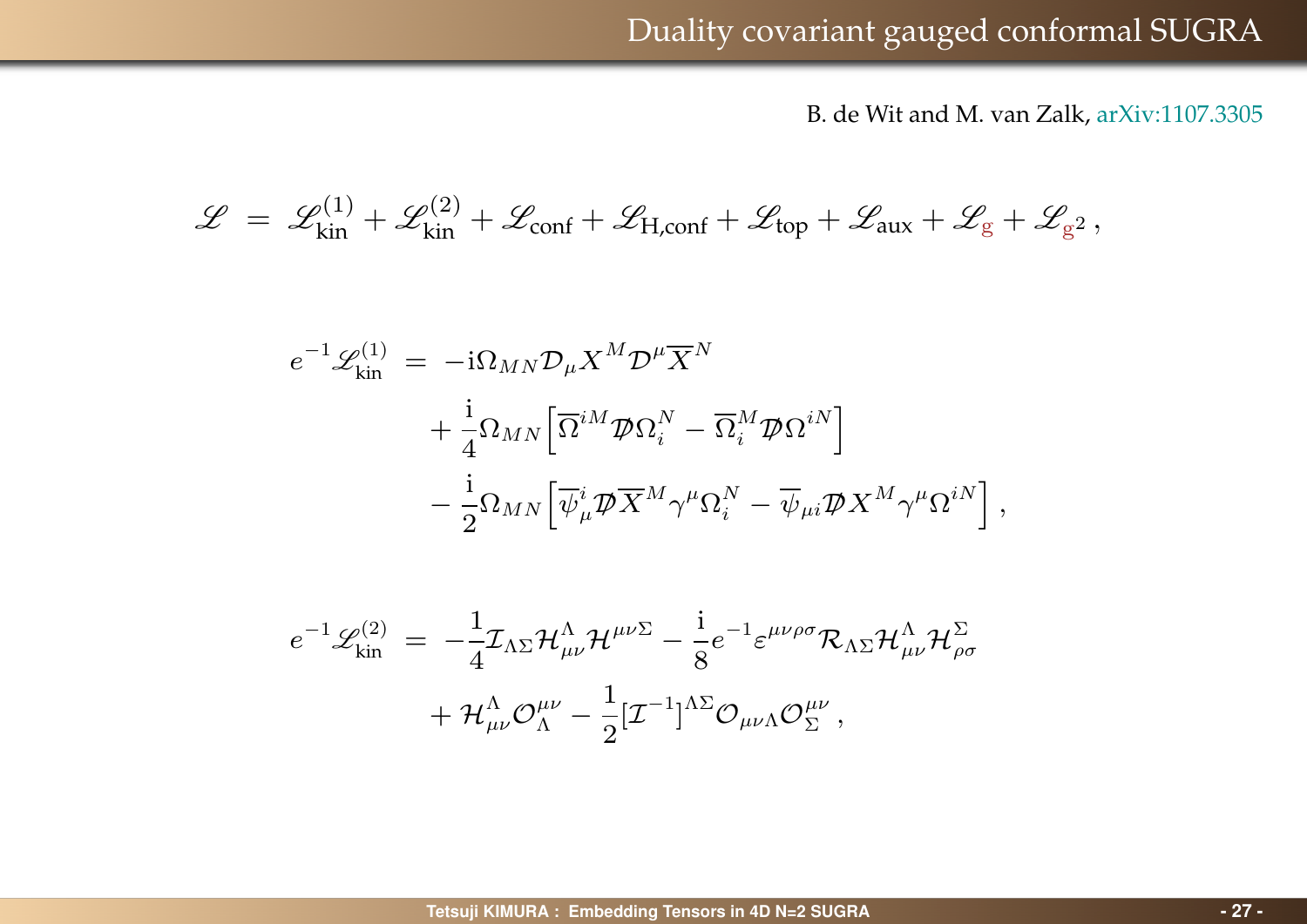$$
e^{-1}\mathcal{L}_{\text{conf}} = \frac{1}{6}K\Big[R + \Big(e^{-1}\varepsilon^{\mu\nu\rho\sigma}\overline{\psi}^i_{\mu}\gamma_{\nu}\mathcal{D}_{\rho}\psi_{\sigma i} - \overline{\psi}^i_{\mu}\psi^j_{\nu}T^{\mu\nu}_{ij} + \text{(h.c.)}\Big)\Big] - K\Big[D + \frac{1}{2}\overline{\psi}^i_{\mu}\gamma^{\mu}\chi_i + \frac{1}{2}\overline{\psi}_{\mu i}\gamma^{\mu}\chi^i\Big]
$$

$$
- \Big[K_{\Lambda}\Big(\frac{1}{4}e^{-1}\varepsilon^{\mu\nu\rho\sigma}\overline{\psi}_{\mu i}\gamma_{\nu}\psi^i_{\rho}\mathcal{D}_{\sigma}X^{\Lambda} + \frac{1}{48}\overline{\psi}_{\mu i}\gamma^{\mu}\gamma_{\rho\sigma}\Omega^{\Lambda}_{j}T^{\rho\sigma ij}\Big) + \text{(h.c.)}\Big]
$$

$$
- \Big[K_{\Lambda}\Big(\frac{1}{3}\overline{\Omega}^{\Lambda}_{i}\gamma^{\mu\nu}\mathcal{D}_{\mu}\psi^i_{\nu} - \overline{\Omega}^{\Lambda}_{i}\chi^i\Big) + \text{(h.c.)}\Big],
$$

$$
e^{-1}\mathcal{L}_{H,\text{conf}} = \frac{1}{6}\chi \Big[ R + \Big( e^{-1} \varepsilon^{\mu\nu\rho\sigma} \overline{\psi}^i_{\mu} \gamma_{\nu} \mathcal{D}_{\rho} \psi_{\sigma i} - \frac{1}{4} \overline{\psi}^i_{\mu} \psi^j_{\nu} T^{\mu\nu}{}_{ij} + (\text{h.c.}) \Big) \Big] + \frac{1}{2}\chi \Big[ D + \frac{1}{2} \overline{\psi}^i_{\mu} \gamma^{\mu} \chi_i + \frac{1}{2} \overline{\psi}_{\mu i} \gamma^{\mu} \chi^i \Big] -\frac{1}{2} g_{AB} \mathcal{D}_{\mu} \phi^A \mathcal{D}^{\mu} \phi^B + \Big[ -G_{\overline{\alpha} \beta} \overline{\zeta}^{\overline{\alpha}} \mathcal{D} \zeta^{\beta} + g_{AB} \overline{\gamma}_{\alpha}^{iB} \overline{\zeta}^{\alpha} \gamma^{\mu} \mathcal{D} \phi^A \psi_{\mu i} + (\text{h.c.}) \Big] -\frac{1}{2} e^{-1} \varepsilon^{\mu\nu\rho\sigma} \varepsilon_{ik} J^{kj}{}_{AB} (\overline{\psi}^i_{\mu} \gamma_{\nu} \psi_{\rho j}) \chi^A \mathcal{D}_{\sigma} \phi^B - \frac{1}{4} W_{\overline{\alpha} \beta \overline{\gamma} \delta} (\overline{\zeta}^{\overline{\alpha}} \gamma_{\mu} \zeta^{\beta}) (\overline{\zeta}^{\overline{\gamma}} \gamma^{\mu} \zeta^{\delta}) -\chi_A \Big[ \gamma^A_{i\overline{\alpha}} \Big( \frac{2}{3} \overline{\zeta}^{\overline{\alpha}} \gamma^{\mu\nu} \mathcal{D}_{\mu} \psi^i_{\nu} + \overline{\zeta}^{\overline{\alpha}} \chi^i - \frac{1}{6} \overline{\zeta}^{\overline{\alpha}} \gamma_{\mu} \psi_{\nu i} T^{\mu\nu ij} \Big) + (\text{h.c.}) \Big] +\Big[ \frac{1}{16} \overline{\Omega}_{\alpha\beta} \overline{\zeta}^{\alpha} \gamma^{\mu\nu} T_{\mu\nu ij} \varepsilon^{ij} \zeta^{\beta} - \frac{1}{2} \overline{\zeta}^{\alpha} \gamma^{\mu
$$

$$
e^{-1}\mathcal{L}_{top} = \frac{i}{8}g e^{-1} \varepsilon^{\mu\nu\rho\sigma} (\Theta^{\Lambda a}B_{\mu\nu a} + \Theta^{\Lambda m}B_{\mu\nu m}) \left(2\partial_{\rho}W_{\sigma\Lambda} + g T_{[MN]\Lambda}W_{\rho}^{M}W_{\sigma}^{N} - \frac{1}{4}g \Theta_{\Lambda}{}^{b}B_{\rho\sigma b} - \frac{1}{4}g \Theta_{\Lambda}{}^{n}B_{\rho\sigma n}\right) + \frac{i}{3}g e^{-1} \varepsilon^{\mu\nu\rho\sigma} T_{[MN]\Lambda}W_{\mu}^{M}W_{\nu}^{N} \left(\partial_{\rho}W_{\sigma}^{\Lambda} + \frac{1}{4}g T_{[PQ]}{}^{\Lambda}W_{\rho}^{P}W_{\sigma}^{Q}\right) + \frac{i}{6}g e^{-1} \varepsilon^{\mu\nu\rho\sigma} T_{[MN]}{}^{\Lambda}W_{\mu}^{M}W_{\nu}^{N} \left(\partial_{\rho}W_{\sigma\Lambda} + \frac{1}{4}g T_{[PQ]\Lambda}W_{\rho}^{P}W_{\sigma}^{Q}\right),
$$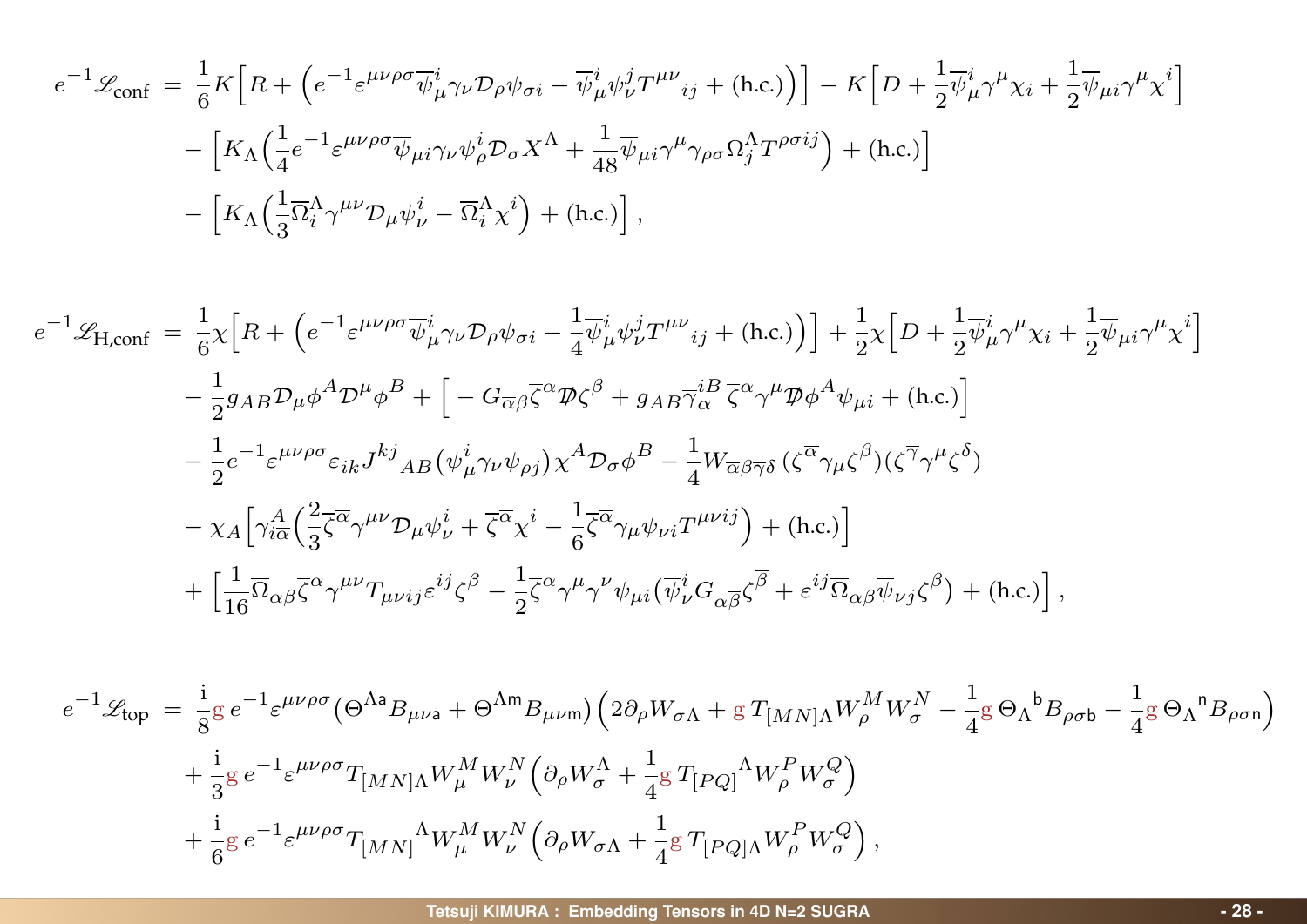$$
e^{-1} \mathcal{L}_{\text{aux}} = \frac{1}{8} N^{\Lambda \Sigma} \Big[ N_{\Lambda \Gamma} Y_{ij}^{\Gamma} + \frac{i}{2} \big( F_{\Lambda \Gamma \Pi} \overline{\Omega}_{i}^{\Gamma} \Omega_{j}^{\Pi} - \overline{F}_{\Lambda \Gamma \Pi} \overline{\Omega}^{k \Gamma} \Omega^{l \Pi} \varepsilon_{i k} \varepsilon_{j l} \big) \Big] \times \Big[ N_{\Sigma \Xi} Y^{ij \Xi} - \frac{i}{2} \big( \overline{F}_{\Sigma \Xi \Delta} \overline{\Omega}^{i \Xi}_{i \Sigma} \Omega^{j \Delta}_{j} - F_{\Sigma \Xi \Delta} \overline{\Omega}_{m}^{\Xi} \Omega_{n}^{\Delta} \varepsilon^{i m} \varepsilon^{j n} \big) \Big],
$$

$$
e^{-1}\mathcal{L}_{g} = -\frac{1}{2}g\left[i\Omega_{MQ}T_{PN}^{Q}\varepsilon^{ij}\overline{X}^{N}\overline{\Omega}_{i}^{M}(\Omega_{j}^{P} + \gamma^{\mu}\psi_{\mu j}X^{P}) + (\text{h.c.})\right] + 2g\left[k_{AM}\gamma_{i\overline{\alpha}}^{\hat{A}}\varepsilon^{ij}\overline{\zeta}^{\overline{\alpha}}(\Omega_{j}^{M} + \gamma^{\mu}\psi_{\mu j}X^{M}) + (\text{h.c.})\right] + g\left[\mu^{ij}{}_{M}\overline{\psi}_{\mu i}(\gamma^{\mu}\Omega_{j}^{M} + \gamma^{\mu\nu}\psi_{\nu j}X^{M}) + (\text{h.c.})\right] + 2g\left[\overline{X}^{M}T_{M}^{\gamma}{}_{\alpha}\overline{\Omega}_{\beta\gamma}\overline{\zeta}^{\alpha}\zeta^{\beta} + X^{M}T_{M}^{\gamma}\overline{\alpha}\Omega_{\overline{\beta}\overline{\gamma}}\overline{\zeta}^{\overline{\alpha}}\zeta^{\overline{\beta}}\right] - \frac{1}{4}g\left[F_{\Lambda\Sigma\Gamma}\mu^{ij\Lambda}\overline{\Omega}_{i}^{\Sigma}\Omega_{j}^{\Gamma} + \overline{F}_{\Lambda\Sigma\Gamma}\mu_{ij}^{\Lambda}\overline{\Omega}^{i\Sigma}\Omega^{j\Gamma}\right] + gY^{ij\Lambda}\left[\mu_{ij\Lambda} + \frac{1}{2}(F_{\Lambda\Sigma} + \overline{F}_{\Lambda\Sigma})\mu_{ij}^{\Sigma}\right],
$$

$$
e^{-1}\mathscr{L}_{g2} = ig^2 \Omega_{MN} (T_{PQ}{}^M X^P \overline{X}^Q) (T_{RS}{}^N \overline{X}^R X^S) - 2g^2 k^A{}_M k^B{}_N g_{AB} X^M \overline{X}^N
$$

$$
- \frac{1}{2} g^2 N_{\Lambda \Sigma} \mu_{ij}{}^{\Lambda}{}_{\mu}{}^{ij \Sigma}.
$$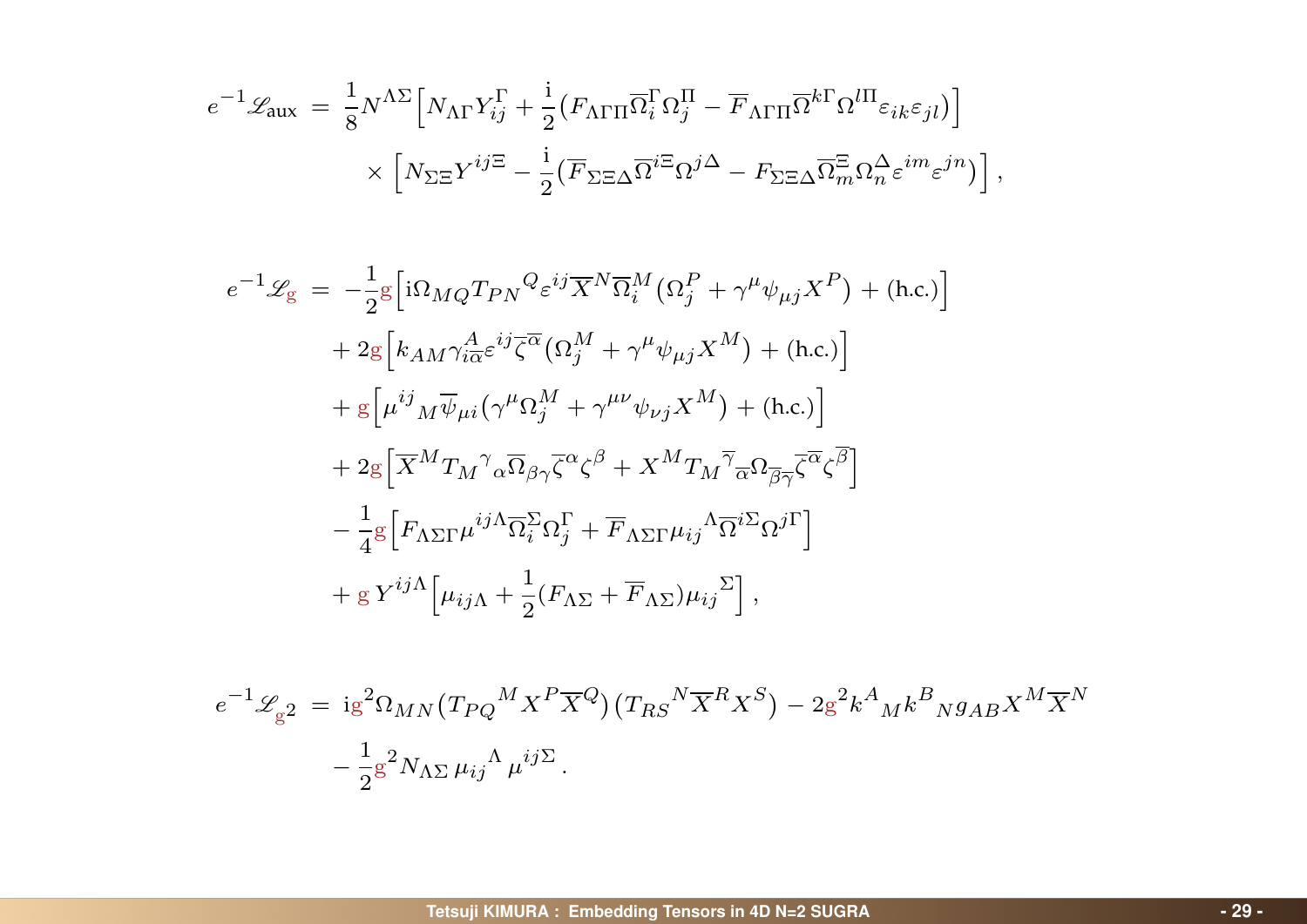$$
\mathscr{L}_{\text{magnetic}} = \mathscr{L}_{\text{kin}}^{(1)} + \mathscr{L}_{\text{aux}} + \mathscr{L}_{\text{conf}} + \mathscr{L}_{H,\text{conf}}^{(1)} + \mathscr{L}_{g} + \mathscr{L}_{g^2} \n+ \mathscr{L}_{V1} + \mathscr{L}_{H,\text{conf},J}^{(2)} + \mathscr{L}_{B} + \mathscr{L}_{J2} + \mathscr{L}_{V2-W},
$$

$$
e^{-1}\mathcal{L}_{VI} = -\frac{1}{4} \Big[ \hat{\mathcal{I}}^{IJ} \hat{\mathcal{F}}_{\mu\nu I} \hat{\mathcal{F}}_{J}^{\mu\nu} + 2 \hat{\mathcal{I}}^{I} \nabla \hat{\mathcal{F}}_{\mu\nu I} \hat{\mathcal{F}}^{\mu\nu V} + \hat{\mathcal{I}}_{UV} \hat{\mathcal{F}}_{\mu\nu I}^{U} \hat{\mathcal{F}}^{\mu\nu V} \Big] - \frac{i}{8} e^{-1} \varepsilon^{\mu\nu\rho\sigma} \Big[ \hat{\mathcal{R}}^{IJ} \hat{\mathcal{F}}_{\mu\nu I} \hat{\mathcal{F}}_{\rho\sigma J} + 2 \hat{\mathcal{R}}^{I} \nabla \hat{\mathcal{F}}_{\mu\nu I} \hat{\mathcal{F}}_{\rho\sigma}^{\nu} + \hat{\mathcal{R}}_{UV} \hat{\mathcal{F}}_{\mu\nu}^{U} \hat{\mathcal{F}}_{\rho\sigma}^{\nu} \Big],
$$
  
\n
$$
e^{-1} \mathcal{L}_{H,conf,J}^{(2)} = -\frac{1}{2} \mathcal{S}_{AB} \hat{\mathcal{D}}_{\mu} \phi^{A} \hat{\mathcal{D}}^{\mu} \phi^{B} + \Big[ -G_{\overline{\alpha}\beta} \overline{\zeta}^{\overline{\alpha}} \tilde{\mathcal{D}} \zeta^{\beta} + \mathcal{S}_{AB} \overline{\gamma}_{\alpha}^{i} \Big( \overline{\zeta}^{\alpha} \gamma^{\rho} \gamma^{\mu} \psi_{\rho i} \Big) \hat{\mathcal{D}}_{\mu} \phi^{A} + (\text{h.c.}) \Big] - \frac{1}{2} e^{-1} \varepsilon^{\mu\nu\rho\sigma} \varepsilon_{ik} \beta^{kj} \mathcal{A}_{B} \Big( \overline{\psi}_{\mu}^{i} \gamma_{\nu} \psi_{\rho j} \Big) \chi^{A} \hat{\mathcal{D}}_{\sigma} \phi^{B} ,
$$
  
\n
$$
e^{-1} \mathcal{L}_{J2} = -\frac{1}{2} \cdot 4! \mathcal{H}_{\mu\nu\rho m'} \mathcal{M}^{m'n'} \mathcal{H}_{n'}^{\mu\nu\rho} + \frac{i}{12} e^{-1} \varepsilon^{\mu\nu\rho\sigma} \mathcal{J}_{
$$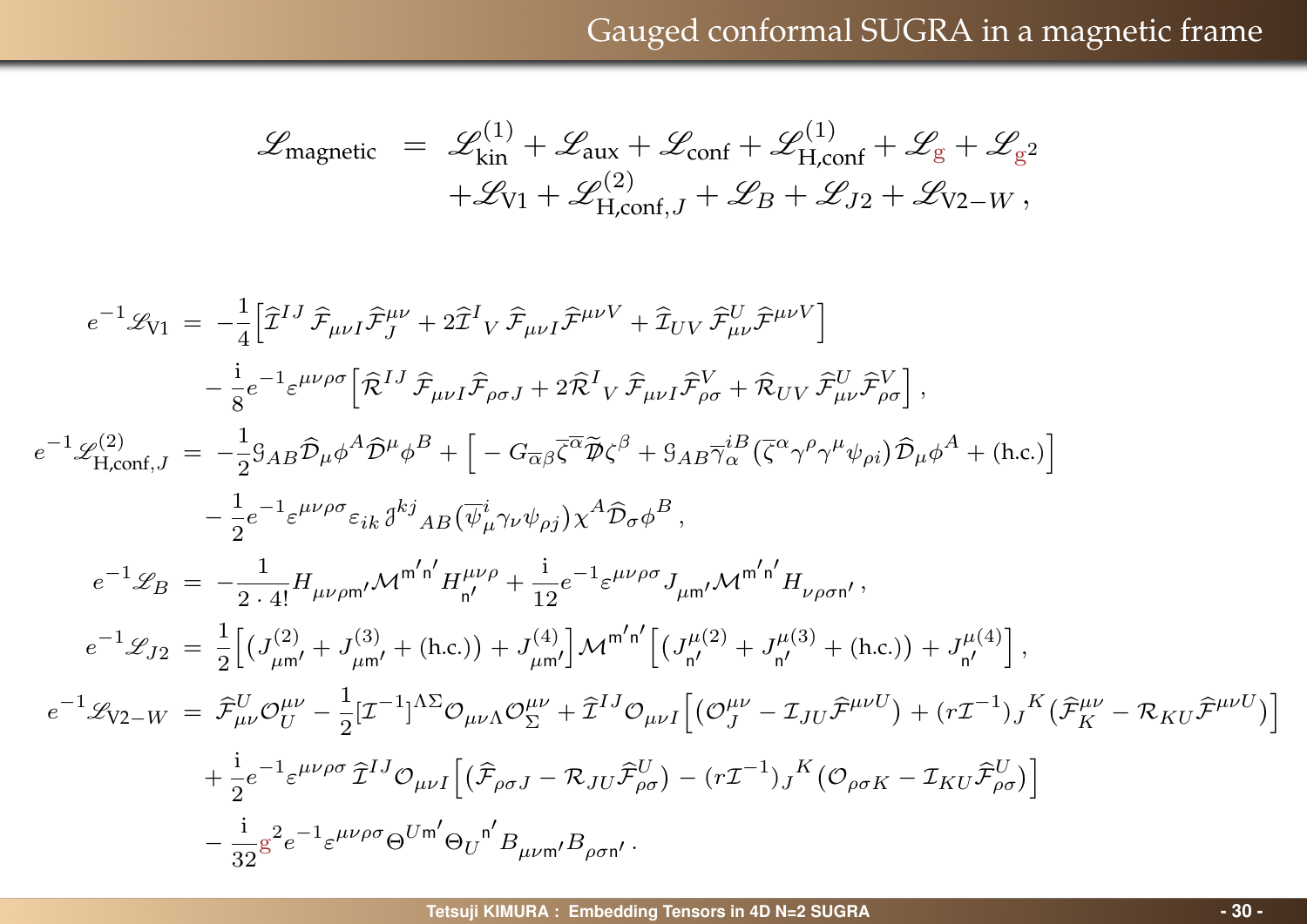$$
\mathcal{M}_{m'n'} = g_{AB} k^{A}{}_{m'} k^{B}{}_{n'},
$$
\n
$$
J_{m'}^{\mu} = J_{m'}^{\mu(1)} + [J_{m'}^{\mu(2)} + J_{m'}^{\mu(3)} + (\text{h.c.})] + J_{m'}^{\mu(4)},
$$
\n
$$
J_{m'}^{\mu(1)} = g_{AB} k^{A}{}_{m'} \hat{\mathcal{D}}^{\mu} \phi^{B},
$$
\n
$$
J_{m'}^{\mu(2)} = G_{\overline{\alpha}\beta} (t_{m'})^{\beta}{}_{\gamma} (\overline{\zeta^{\alpha}} \gamma^{\mu} \zeta^{\gamma}),
$$
\n
$$
J_{m'}^{\mu(3)} = -g_{AB} k^{A}{}_{m'} \overline{\gamma}^{iB}_{\alpha} (\overline{\zeta^{\alpha}} \gamma^{\rho} \gamma^{\mu} \psi_{\rho i}),
$$
\n
$$
J_{m'}^{\mu(4)} = -\frac{1}{2} e^{-1} \varepsilon^{\mu \nu \rho \sigma} \varepsilon_{ik} J^{kj}{}_{AB} (\overline{\psi}^{i}_{\nu} \gamma_{\rho} \psi_{\sigma j}) \chi^{A} k^{B}{}_{m'}.
$$

$$
G_{AB} = g_{AB} - g_{Am'} \mathcal{M}^{m'n'} g_{n'B},
$$
  

$$
g^{kj}{}_{AB} = J^{kj}{}_{AB} - J^{kj}{}_{Am'} \mathcal{M}^{m'n'} g_{n'B}.
$$

TK, to appear.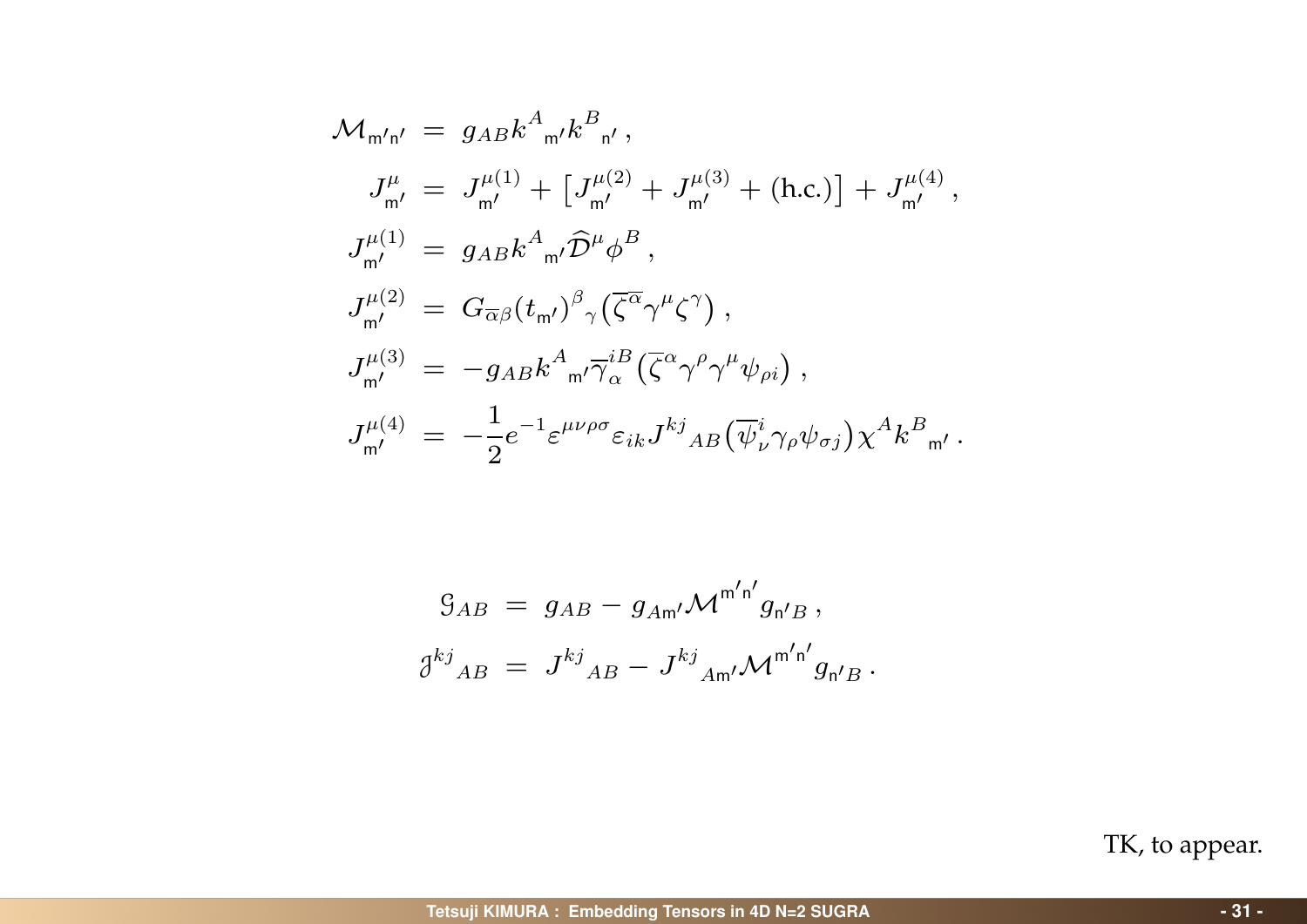$$
0 = -\Theta^{Ia'}\hat{J}_{\mu\nu\Lambda} + \frac{1}{2}\Theta^{Ia'}\Big[\mathcal{R}_{\Lambda\Sigma}B_{\mu\nu}^{\Sigma} - \frac{i}{2}e\,\varepsilon_{\mu\nu\rho\sigma}\mathcal{I}_{\Lambda\Sigma}B^{\rho\sigma\Sigma}\Big] + \frac{1}{2}\Theta_{I}^{a'}B_{\mu\nu}^{I},
$$
  

$$
\hat{J}_{\mu\nu\Lambda} \equiv \hat{\mathcal{F}}_{\mu\nu\Lambda} - \Big[\mathcal{R}_{\Lambda\Sigma}\hat{\mathcal{F}}_{\mu\nu}^{\Sigma} - \frac{i}{2}e\,\varepsilon_{\mu\nu\rho\sigma}\mathcal{I}_{\Lambda\Sigma}\hat{\mathcal{F}}^{\rho\sigma\Sigma}\Big] - i\,e\,\varepsilon_{\mu\nu\rho\sigma}\mathcal{O}_{\Lambda}^{\rho\sigma},
$$
  

$$
\hat{\mathcal{F}}_{\mu\nu\Lambda} \equiv \mathcal{F}_{\mu\nu\Lambda} - \frac{1}{2}\hat{B}_{\mu\nu\Lambda}, \quad \hat{\mathcal{F}}_{\mu\nu}^{\Lambda} \equiv \mathcal{F}_{\mu\nu}^{\Lambda} + \frac{1}{2}\hat{B}_{\mu\nu}^{\Lambda},
$$
  

$$
B_{\mu\nu}^{\Lambda} \equiv g\Theta^{\Lambda a}B_{\mu\nu a}, \quad \hat{B}_{\mu\nu}^{\Lambda} \equiv g\Theta^{\Lambda m}B_{\mu\nu m}, \quad \hat{B}_{\mu\nu\Lambda} \equiv g\Theta_{\Lambda}{}^{m}B_{\mu\nu m},
$$
  

$$
B_{\mu\nu}^{I} = \hat{\mathcal{I}}^{IJ}\Big\{i\,e\,\varepsilon_{\mu\nu\rho\sigma}\hat{\mathcal{J}}_{J}^{\rho\sigma} + 2(r\mathcal{I}^{-1})_{J}{}^{K}\hat{\mathcal{J}}_{\mu\nu K}\Big\},
$$
  

$$
\hat{\mathcal{I}}^{IJ} \equiv [(\mathcal{I} + r\mathcal{I}^{-1}r)^{-1}]^{IJ}, \quad r_{IJ} \equiv \mathcal{R}_{IJ} + (\Theta^{-1})_{a'I}\Theta_{J}{}^{a'}.
$$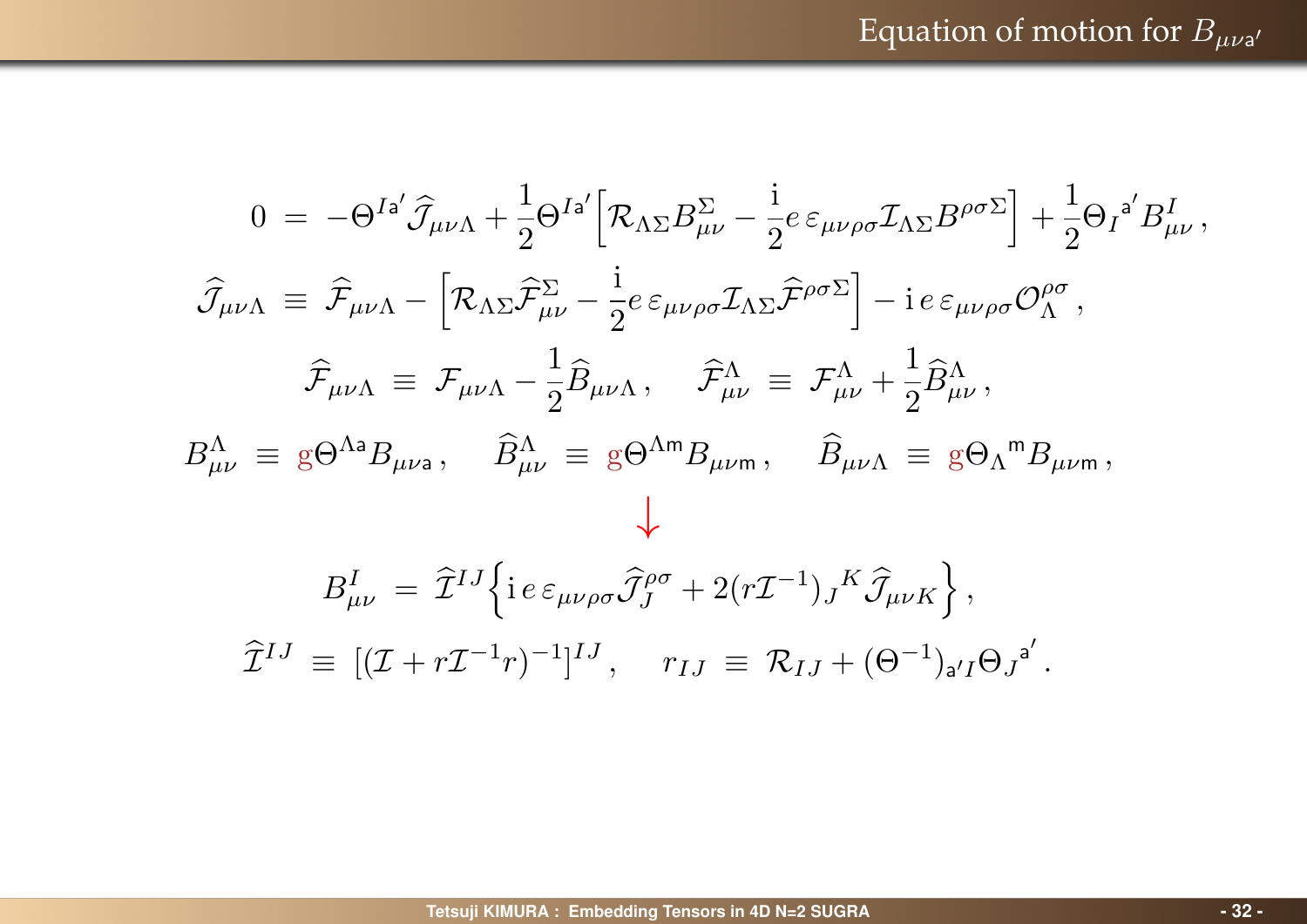10D type IIA action 
$$
S_{\text{IIA}}^{(10D)} = S_{\text{NS}} + \tilde{S}_{\text{R}} = S_{\text{NS}} + S_{\text{R}} + S_{\text{CS}}
$$
: (democratic form)

$$
S_{\rm NS} \ = \ \frac{1}{2} \int {\rm e}^{-2\phi} \Bigl\{ {\cal R} * \mathbbm{1} + 4 {\rm d} \phi \wedge * {\rm d} \phi - \frac{1}{2} H_3 \wedge * H_3 \Bigr\} \, , \quad \widetilde{S}_{\rm R} \ = \ - \frac{1}{8} \int \left[ {\bf F} \wedge * {\bf F} \right]_{10}
$$

with "constraint  $\mathbf{F} = \lambda$ ( $\ast \mathbf{F}$ )" and "EoM (Bianchi) ( $d + H\wedge$ )  $\ast \mathbf{F} = 0 \Leftrightarrow (d - H\wedge)\mathbf{F} = 0$ "

 $\bigstar$  *SU*(3)-structure with  $m_{\rm R}^{\Lambda} = 0$ 

 $4\mathrm{D} \; \mathcal{N} = 2$  abelian gauged SUGRA (with  $\xi^I \equiv (\xi^I, \widetilde{\xi}_I)^{\mathrm{T}})$ :

$$
S^{(4D)} = \int d^4x \sqrt{-g} \left[ \frac{1}{2} R + \frac{1}{4} \text{Im} \mathcal{N}_{\Lambda \Sigma} F^{\Lambda}_{\mu\nu} F^{\Sigma \mu\nu} - \frac{\epsilon^{\mu\nu\rho\sigma}}{8\sqrt{-g}} \text{Re} \mathcal{N}_{\Lambda \Sigma} F^{\Lambda}_{\mu\nu} F^{\Sigma}_{\rho\sigma} - g_{a\overline{b}} \partial_{\mu} \mathfrak{t}^a \partial^{\mu} \overline{\mathfrak{t}}^{\overline{b}} - g_{i\overline{j}} \partial_{\mu} z^i \partial^{\mu} \overline{z}^{\overline{j}} - \partial_{\mu} \varphi \partial^{\mu} \varphi + \frac{e^{2\varphi}}{2} (\mathbb{M}_{\text{H}})_{IJ} D_{\mu} \xi^{\overline{I}} D^{\mu} \xi^{\overline{J}} - \frac{e^{2\varphi}}{4} (D_{\mu} a - \xi^{\overline{I}} (\mathbb{C}_{\text{H}})_{IJ} D_{\mu} \xi^{\overline{J}})^2 - V(\mathfrak{t}, \overline{\mathfrak{t}}, q) \right]
$$

•  $(e_\Lambda^I, e_{\Lambda I})$ : geometric flux charges &  $e_{\text{RA}}$ : RR-flux charges  $\longleftrightarrow$  non-CY data *(with constraints*  $e_\Lambda^I e_{\Sigma I} - e_{\Lambda I} e_{\Sigma}^I = 0$ *)* (with constraints  $e_{\Lambda}{}^{I}e_{\Sigma I} - e_{\Lambda I}e_{\Sigma}{}^{I} = 0$ )

*•*  $t^a \in SKG_V$  and  $z^i \in SKG_H \subset \mathcal{HM}$  are ungauged (in general)

• 
$$
D_{\mu}\xi^{I} = \partial_{\mu}\xi^{I} - e_{\Lambda}{}^{I}A_{\mu}^{\Lambda}
$$
 &  $D_{\mu}\xi_{I} = \partial_{\mu}\xi_{I} - e_{\Lambda I}A_{\mu}^{\Lambda}$ 

•  $D_{\mu}a = \partial_{\mu}a - (2e_{\text{RA}} - \xi^{I}e_{\text{AI}} + \xi_{I}e_{\text{A}}^{I})A_{\mu}^{\text{A}}$ 

✬

✫

•  $V(\mathfrak{t}, \bar{\mathfrak{t}}, q)$ : scalar potential D. Cassani, [arXiv:0804.0595](http://arxiv.org/abs/0804.0595)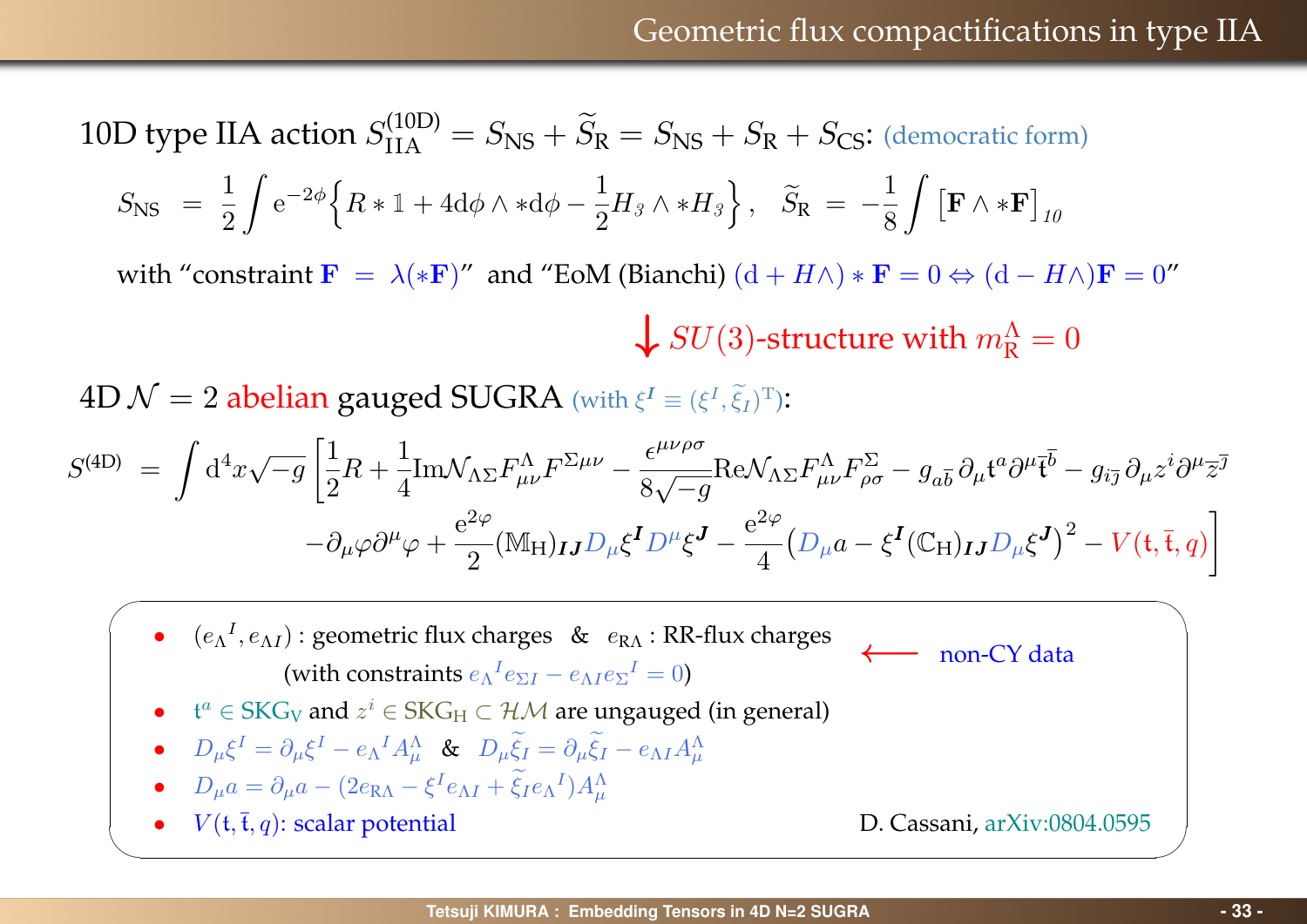Non-vanishing  $m_\text{R}^\Lambda$  dualizes the axion field  $a$  in standard SUGRA to B-field.

4D gauged action is different from the standard one:

$$
S^{(4D)} = \int \left[ \frac{1}{2} R(*) + \frac{1}{2} \text{Im} \mathcal{N}_{\Lambda \Sigma} F^{\Lambda}_{2} \wedge *F^{\Sigma}_{2} + \frac{1}{2} \text{Re} \mathcal{N}_{\Lambda \Sigma} F^{\Lambda}_{2} \wedge F^{\Sigma}_{2} - g_{a\bar{b}} \, \text{d} t^{a} \wedge * \text{d} \bar{t}^{\bar{b}} - g_{i\bar{j}} \, \text{d} z^{i} \wedge * \text{d} \bar{z}^{\bar{j}} \right]
$$

$$
- \text{d}\varphi \wedge * \text{d}\varphi - \frac{\text{e}^{-4\varphi}}{4} H_{\beta} \wedge * H_{\beta} - \frac{\text{e}^{2\varphi}}{2} (\text{M}_{\text{H}})_{IJ} D \xi^{I} \wedge * D \xi^{J} - V(*1)
$$

$$
+ \frac{1}{2} \text{d} B \wedge \left[ \xi^{I} (\mathbb{C}_{\text{H}})_{IJ} D \xi^{J} + (2e_{\text{RA}} - \xi^{I} e_{\text{AI}} + \tilde{\xi}_{I} e_{\text{A}}^{I}) A^{\Lambda}_{I} \right] - \frac{1}{2} m_{\text{R}}^{\Lambda} e_{\text{RA}} B_{\beta} \wedge B_{\beta} \right]
$$

Constraints among flux charges:

$$
e_{\Lambda}{}^{I}e_{\Sigma I} - e_{\Lambda I}e_{\Sigma}{}^{I} = 0, \quad m_{\mathcal{R}}^{\Lambda}e_{\Lambda}{}^{I} = 0 = m_{\mathcal{R}}^{\Lambda}e_{\Lambda I}
$$